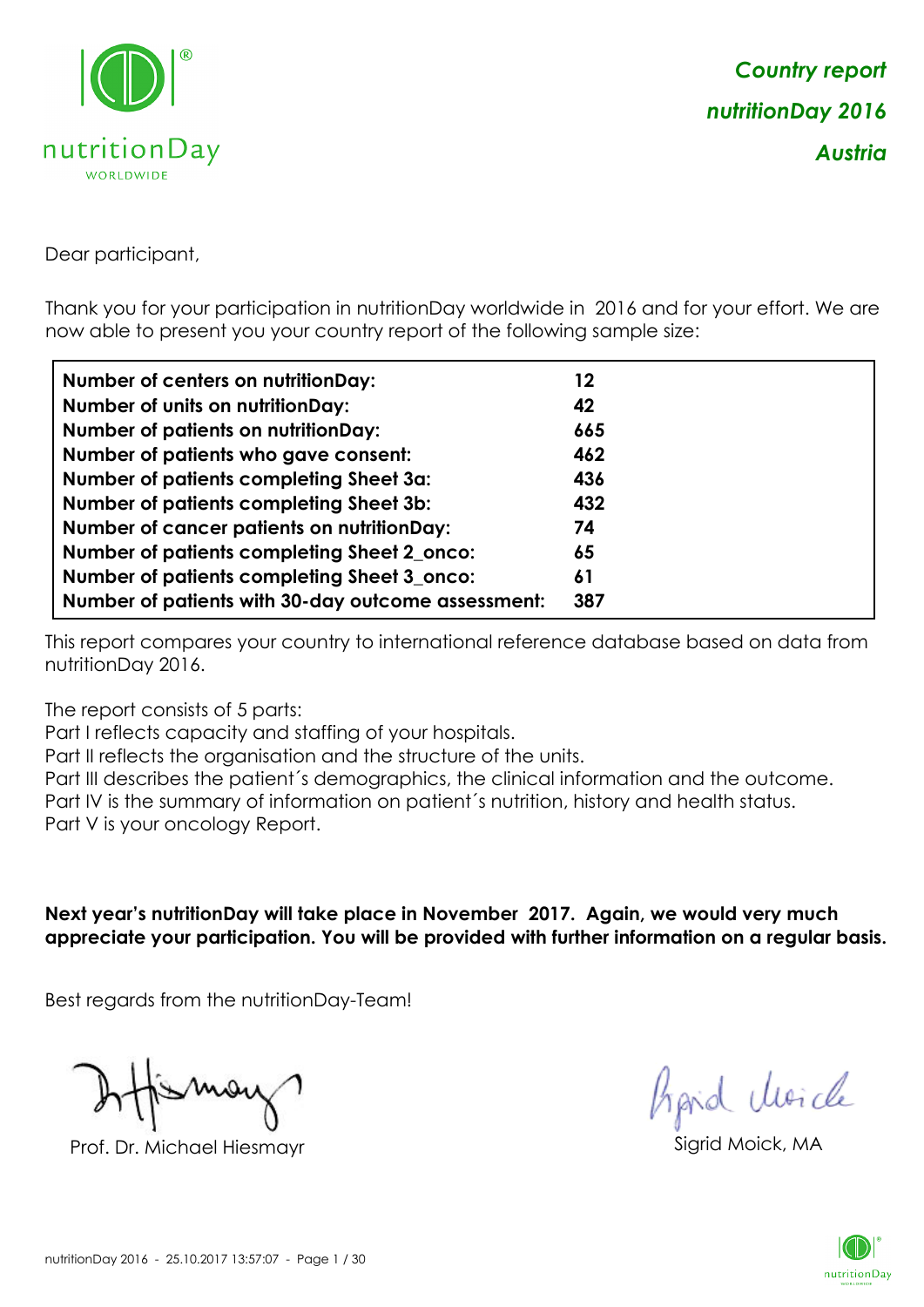# *I. Hospital capacity and staffing ("Hospital sheet"):*

|                                                                                    | <b>YOUR RESULTS</b> | <b>REFERENCE RESULTS</b> |
|------------------------------------------------------------------------------------|---------------------|--------------------------|
| 1. Total number of beds in hospital                                                | 337 [174-672]       | 305 [180-526]            |
|                                                                                    |                     |                          |
| 2. Total number of admissions in the hospital last year                            | 16056 [5802-33150]  | 17891 [8741-38415]       |
|                                                                                    |                     |                          |
| 3. Total number of staff in the hospital                                           |                     |                          |
| <b>Total medical doctors</b>                                                       | 124 [60-211]        | 162 [65-328]             |
| <b>Medical specialists</b>                                                         | 67 [44-134]         | 108 [44-210]             |
| Medical non-specialists                                                            | 50 [15-73]          | 35 [12-81]               |
| <b>Nurses</b>                                                                      | 331 [204-572]       | 346 [124-710]            |
| <b>Dieticians</b>                                                                  | $5[2-6]$            | $4[1-8]$                 |
| <b>Nutritionists</b>                                                               | $0 [0-0]$           | $1[0-4]$                 |
| Pharmacists                                                                        | $5[0-8]$            | $6[3-14]$                |
| Kitchen staff                                                                      | 36 [21-53]          | 28 [11-55]               |
|                                                                                    |                     |                          |
| <b>Full time equivalent</b>                                                        |                     |                          |
| <b>Total medical doctors</b>                                                       | 95 [52-176]         | 126 [56-296]             |
| <b>Medical specialists</b>                                                         | 65 [55-204]         | 88 [44-210]              |
| Medical non-specialists                                                            | 35 [14-87]          | 33 [11-83]               |
| <b>Nurses</b>                                                                      | 291 [171-442]       | 317 [123-726]            |
| <b>Dieticians</b>                                                                  | $3[1-4]$            | $4[1-7]$                 |
| <b>Nutritionists</b>                                                               | $0 [0-1]$           | $1[0-4]$                 |
| Pharmacists                                                                        | $2[0-4]$            | $5[2-11]$                |
| Kitchen staff                                                                      | 33 [16-34]          | 25 [12-50]               |
|                                                                                    |                     |                          |
| 4. Does the hospital have a nutrition care strategy?                               | 6 (66.7%) Yes       | 269 (76.0%) Yes          |
|                                                                                    |                     |                          |
| 5. Which nutrition-related standards or routine activities exist in your hospital? |                     |                          |
| Nutrition training is available                                                    | 6 (66.7%) Yes       | 226 (63.8%) Yes          |
| Nutrition steering committee is available                                          | 6 (66.7%) Yes       | 207 (58.5%) Yes          |
| Quality indicators are recorded and reported to national<br>or regional level      | 2 (22.2%) Yes       | 139 (39.3%) Yes          |
| Quality indicators are used for internal benchmarking                              | 1 (11.1%) Yes       | 171 (48.3%) Yes          |
| Patient feedback about food and food service is collected<br>using a questionnaire | 6 (66.7%) Yes       | 250 (70.6%) Yes          |
| None                                                                               | 2 (22.2%) Yes       | 30 (8.5%) Yes            |
| No answer given                                                                    |                     |                          |

### **6. Which codes are available /routinely used in your hospital for billing and reimbursement purposes?**

| Codes available            |                          |                 |
|----------------------------|--------------------------|-----------------|
| <b>Nutrition Support</b>   | 3 (33.3%) Yes            | 175 (49.4%) Yes |
| Oral nutrition supplements | $\overline{\phantom{a}}$ | 141 (39.8%) Yes |

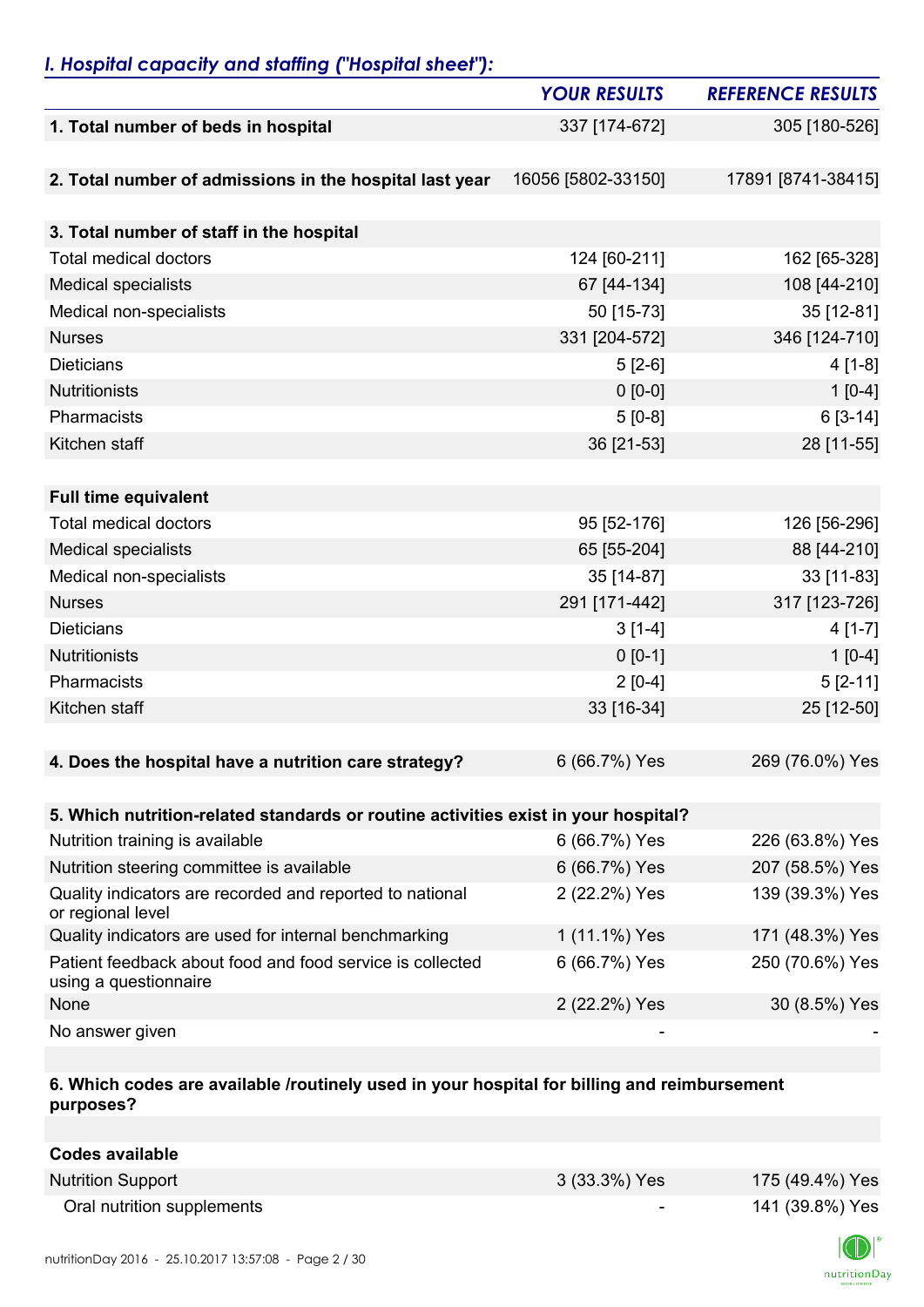| Parenteral nutrition                                      | 1 (11.1%) Yes | 202 (57.1%) Yes |
|-----------------------------------------------------------|---------------|-----------------|
| <b>Enteral nutrition</b>                                  | 2 (22.2%) Yes | 167 (47.2%) Yes |
| Dietary counseling                                        | 3 (33.3%) Yes | 120 (33.9%) Yes |
| Specific dietary interventions                            | 1 (11.1%) Yes | 104 (29.4%) Yes |
| Screening for malnutrition                                |               | 88 (24.9%) Yes  |
| <b>Risk of malnutrition</b>                               |               | 90 (25.4%) Yes  |
| Malnutrition (in general)                                 |               | 170 (48.0%) Yes |
| Severity of malnutrition (i.e. mild, moderate, severe)    |               | 154 (43.5%) Yes |
| No information available from billing/finance/controlling | 4 (44.4%) Yes | 55 (15.5%) Yes  |
| No answer given                                           |               | 28 (7.9%)       |
|                                                           |               |                 |
| <b>Codes routinely used</b>                               |               |                 |
| <b>Nutrition Support</b>                                  | 3 (33.3%) Yes | 139 (39.3%) Yes |
| Oral nutrition supplements                                |               | 111 (31.4%) Yes |
| Parenteral nutrition                                      | 1 (11.1%) Yes | 177 (50.0%) Yes |
| <b>Enteral nutrition</b>                                  | 1 (11.1%) Yes | 145 (41.0%) Yes |
| Dietary counseling                                        | 2 (22.2%) Yes | 88 (24.9%) Yes  |
| Specific dietary interventions                            | 1 (11.1%) Yes | 84 (23.7%) Yes  |
| Screening for malnutrition                                |               | 68 (19.2%) Yes  |
| <b>Risk of malnutrition</b>                               |               | 61 (17.2%) Yes  |
| Malnutrition (in general)                                 |               | 138 (39.0%) Yes |
| Severity of malnutrition (i.e. mild, moderate, severe)    | -             | 126 (35.6%) Yes |
| No information available from billing/finance/controlling | 5 (55.6%) Yes | 68 (19.2%) Yes  |
| No answer given                                           |               | 42 (11.9%)      |

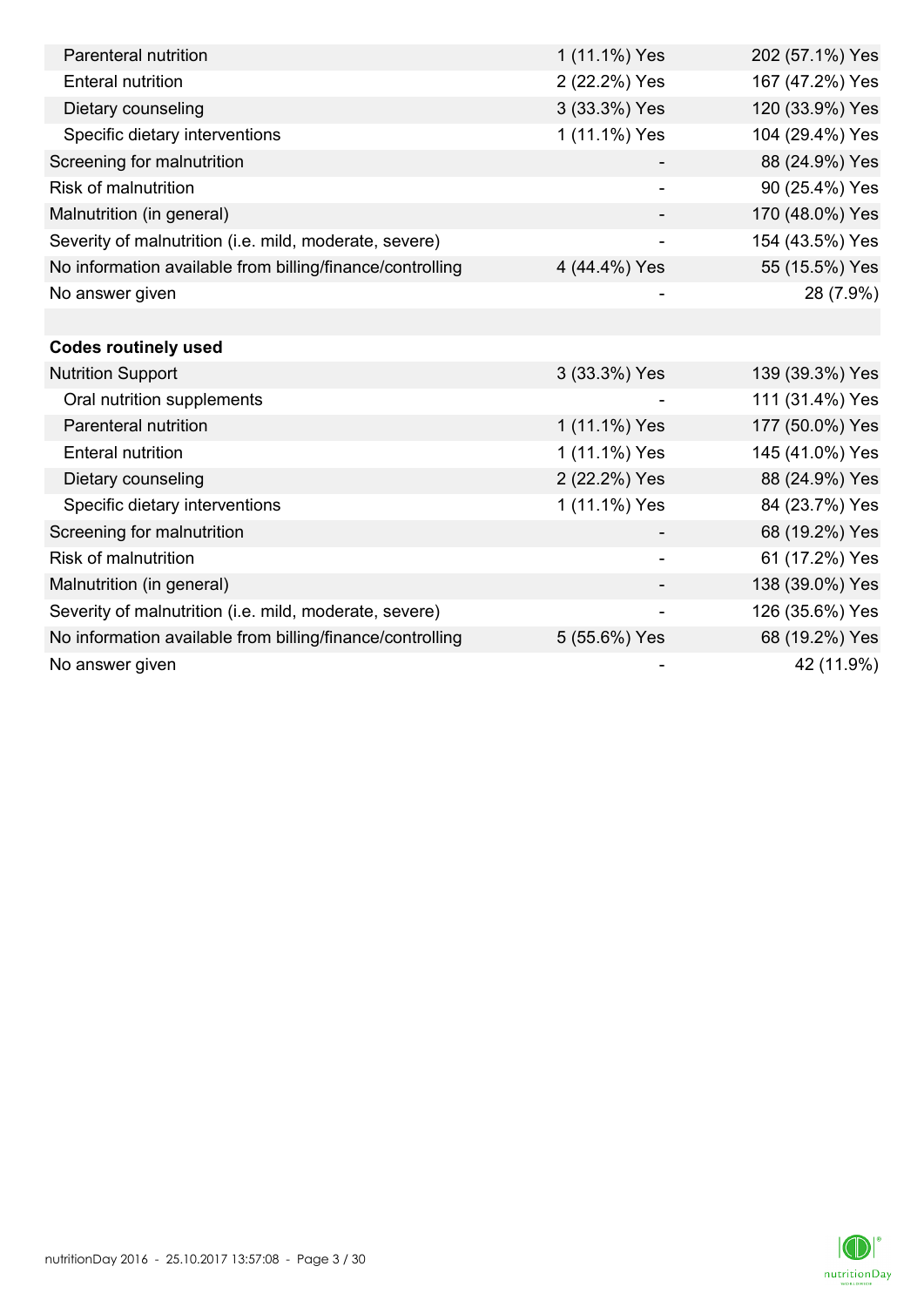# *II. Unit organisation and structures ("Sheet 1a/1b"):*

|                                                                       | <b>YOUR RESULTS</b> | <b>REFERENCE RESULTS</b> |
|-----------------------------------------------------------------------|---------------------|--------------------------|
|                                                                       |                     |                          |
| Internal Medicine / General                                           | $5(11.9\%)$         | 92 (20.0%)               |
| Internal Medicine / Cardiology                                        | $1(2.4\%)$          | 26 (5.7%)                |
| Internal Medicine / Gastroenterology & hepatology                     |                     | 31 (6.8%)                |
| Internal Medicine / Geriatrics                                        |                     | $37(8.1\%)$              |
| Internal Medicine / Infectious diseases                               |                     | $5(1.1\%)$               |
| Internal Medicine / Nephrology                                        |                     | $5(1.1\%)$               |
| Internal Medicine / Oncology (incl. radiotherapy)                     | $3(7.1\%)$          | 35 (7.6%)                |
| Interdisciplinary                                                     | $1(2.4\%)$          | $21(4.6\%)$              |
| Long term care                                                        |                     | 7(1.5%)                  |
| Neurology                                                             | 7(16.7%)            | $14(3.1\%)$              |
| Surgery / General                                                     | $3(7.1\%)$          | 82 (17.9%)               |
| Surgery/ Cardiac/Vascular/Thoracic                                    | $1(2.4\%)$          | $6(1.3\%)$               |
| Surgery / Neurosurgery                                                |                     | $4(0.9\%)$               |
| Surgery / Orthopedic                                                  |                     | 19 (4.1%)                |
| Trauma                                                                | 11 (26.2%)          | 7(1.5%)                  |
| Ear Nose Throat (ENT)                                                 | $2(4.8\%)$          | 7(1.5%)                  |
| Gynecology / Obstetrics                                               |                     | 10 (2.2%)                |
| Pediatrics                                                            |                     |                          |
| Psychiatry                                                            |                     | 3(0.7%)                  |
| <b>Others</b>                                                         | $8(19.0\%)$         | 48 (10.5%)               |
|                                                                       |                     |                          |
| 2. Number of registered inpatients at noon                            | 21 [15-30]          | 24 [17-35]               |
|                                                                       |                     |                          |
| 3. Total bed capacity of the unit                                     | 30 [25-30]          | 31 [25-44]               |
|                                                                       |                     |                          |
| 4. Number of each type of staff in the unit for TODAY's morning shift |                     |                          |
|                                                                       |                     |                          |
| <b>Fully trained</b>                                                  |                     |                          |
| <b>Medical doctors</b>                                                | $1[1-3]$            | $4[2-8]$                 |
| <b>Nurses</b>                                                         | $4[3-6]$            | $5[4-8]$                 |
| Nursing aides                                                         | $1[1-2]$            | $2[1-4]$                 |
| <b>Dieticians</b>                                                     | $0 [0-1]$           | $1 [0-1]$                |
| <b>Nutritionists</b>                                                  | $0 [0-0]$           | $0 [0-1]$                |
| Administrative staff                                                  | $0 [0-1]$           | $1[0-2]$                 |
| Other staff involved in patient care                                  | $1[1-1]$            | $1[0-3]$                 |
|                                                                       |                     |                          |
| In training                                                           |                     |                          |
| <b>Medical doctors</b>                                                | $1[1-2]$            | $1$ [0-3]                |
| <b>Medical students</b>                                               | $0 [0-1]$           | $1[0-2]$                 |
| <b>Nurses</b>                                                         | $1[1-2]$            | $1[0-3]$                 |

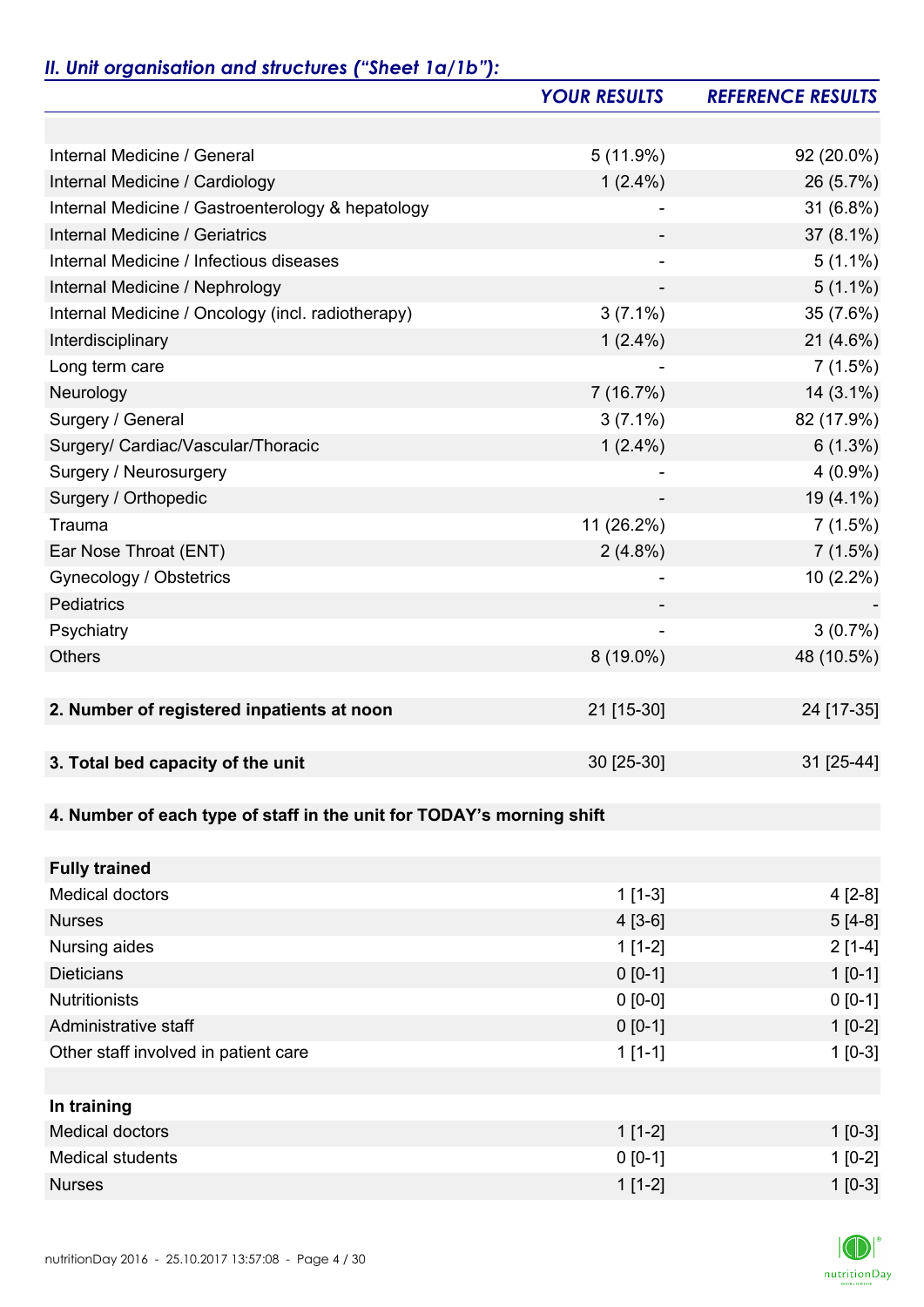| Nursing aides                                                                                       | $0 [0-0]$                     | $0[0-0]$                       |
|-----------------------------------------------------------------------------------------------------|-------------------------------|--------------------------------|
| <b>Dieticians</b>                                                                                   | $0 [0-0]$                     | $0[0-0]$                       |
| <b>Nutritionists</b>                                                                                | $0 [0-0]$                     | $0[0-0]$                       |
| Other staff involved in patient care                                                                | $0 [0-0]$                     | $0 [0-0]$                      |
|                                                                                                     |                               |                                |
| 5. Is there a nutrition support team in your hospital<br>available?                                 | 37 (97.4%) Yes                | 323 (73.6%) Yes                |
| 6. Does the unit have a nutrition care strategy?                                                    | 20 (52.6%) Yes                | 316 (72.0%) Yes                |
| 7. Is there a person in your unit responsible for<br>nutrition care?                                | 32 (84.2%) Yes                | 317 (72.2%) Yes                |
|                                                                                                     |                               |                                |
| 8. Is there a dietician, nutritionist or dietetic assistant<br>available for your unit?             | 38 (100%) Yes                 | 395 (90.0%) Yes                |
| 9. Is specific staff responsible for providing feeding<br>assistance to patients during meal times? | 19 (50.0%) Yes                | 268 (61.0%) Yes                |
| 10. How do you MAINLY screen/monitor patients for malnutrition?                                     |                               |                                |
|                                                                                                     |                               |                                |
| At admission                                                                                        |                               |                                |
| No routine screening<br>No fixed criteria                                                           | 6 (14.3%) Yes                 | 45 (9.8%) Yes                  |
| Experience / visual assessment only                                                                 | 1 (2.4%) Yes<br>6 (14.3%) Yes | 10 (2.2%) Yes<br>43 (9.4%) Yes |
| Weighing / BMI only                                                                                 | 10 (23.8%) Yes                | 66 (14.4%) Yes                 |
| <b>Nutritional Risk Screening (NRS) 2002</b>                                                        | 10 (23.8%) Yes                | 131 (28.5%) Yes                |
| Malnutrition Universal Screening Tool (MUST)                                                        |                               | 28 (6.1%) Yes                  |
| Malnutrition Screening tool (MST)                                                                   | 1 (2.4%) Yes                  | 42 (9.2%) Yes                  |
| <b>SNAQ</b>                                                                                         |                               | 2 (0.44%) Yes                  |
| Other formal tool                                                                                   | 4 (9.5%) Yes                  | 70 (15.3%) Yes                 |
| I do not know                                                                                       |                               | 2 (0.44%) Yes                  |
| Missing                                                                                             | 4(9.5%)                       | 20 (4.4%)                      |
|                                                                                                     |                               |                                |
| <b>During hospital stay</b>                                                                         |                               |                                |
| No routine monitoring                                                                               | 5 (11.9%) Yes                 | 43 (9.4%) Yes                  |
| No fixed criteria                                                                                   | 1 (2.4%) Yes                  | 44 (9.6%) Yes                  |
| Experience / visual assessment only                                                                 | 4 (9.5%) Yes                  | 90 (19.6%) Yes                 |
| Weighing / BMI only                                                                                 | 19 (45.2%) Yes                | 132 (28.8%) Yes                |
| Other formal tool                                                                                   | 8 (19.0%) Yes                 | 121 (26.4%) Yes                |
| I do not know                                                                                       | 1 (2.4%) Yes                  | 9 (2.0%) Yes                   |
| Missing                                                                                             | $4(9.5\%)$                    | 20 (4.4%)                      |
|                                                                                                     |                               |                                |
| 11a. Do you routinely use guidelines or standards for<br>nutrition care?                            | 25 (67.6%) Yes                | 343 (78.7%) Yes                |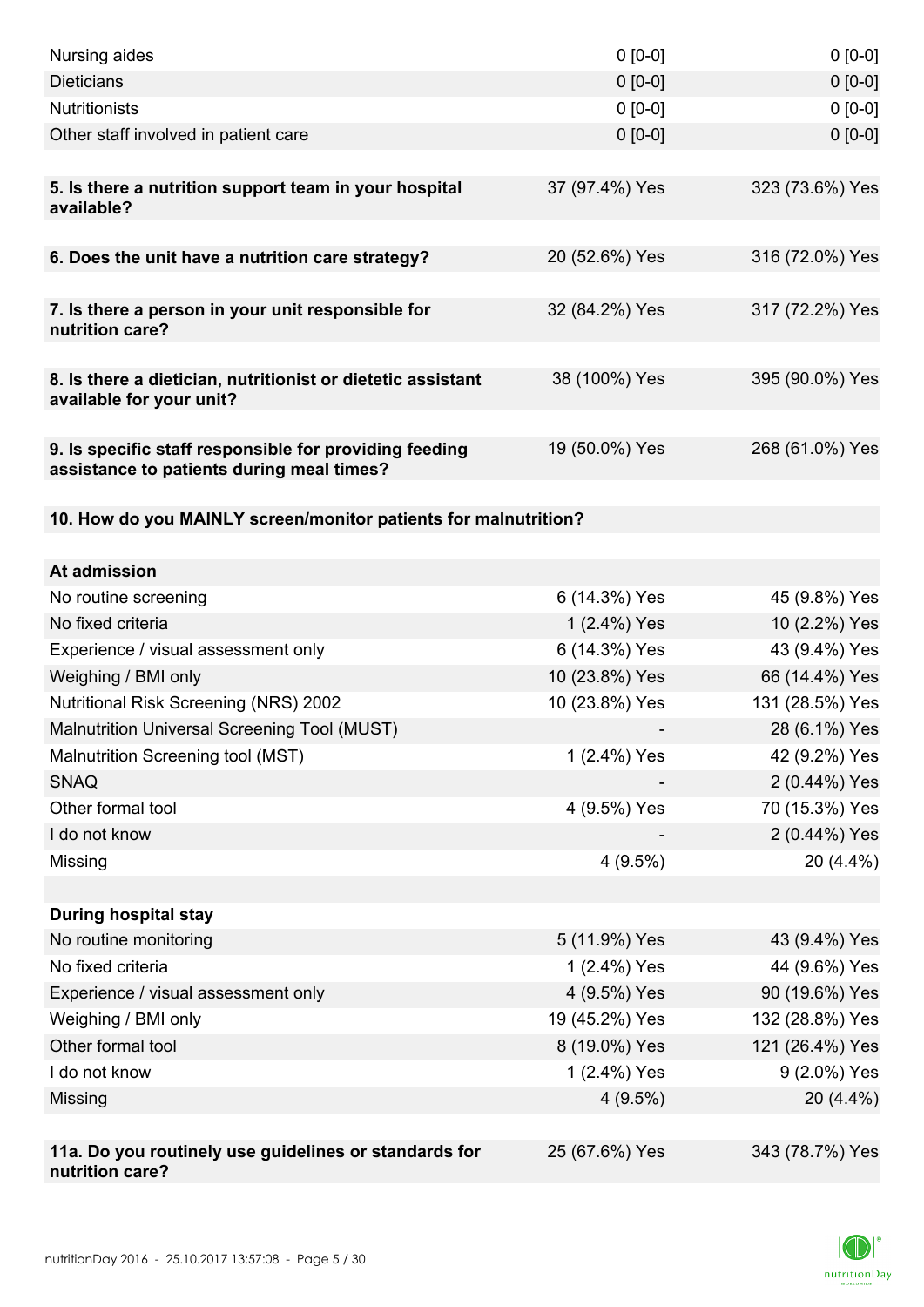| 11b. If yes, which one is mainly used?                            |                          |                 |
|-------------------------------------------------------------------|--------------------------|-----------------|
| International guidelines                                          | 4 (16.0%) Yes            | 86 (25.1%) Yes  |
| National guidelines                                               | 3 (12.0%) Yes            | 56 (16.3%) Yes  |
| Standards on hospital level                                       | 10 (40.0%) Yes           | 115 (33.5%) Yes |
| Standards on unit level                                           | 1 (4.0%) Yes             | 23 (6.7%) Yes   |
| Individual patient nutrition care plans                           | 6 (24.0%) Yes            | 56 (16.3%) Yes  |
| Other                                                             |                          | 4 (1.2%) Yes    |
| Missing                                                           | $1(4.0\%)$               | 3(0.87%)        |
|                                                                   |                          |                 |
| 12. What is routinely done in your unit for given patient groups? |                          |                 |
|                                                                   |                          |                 |
| At risk                                                           |                          |                 |
| Watchful waiting                                                  | 12 (28.6%) Yes           | 139 (30.3%) Yes |
| Discuss nutrition care activities during ward rounds              | 30 (71.4%) Yes           | 192 (41.8%) Yes |
| Develop an individual nutrition care plan                         | 30 (71.4%) Yes           | 246 (53.6%) Yes |
| Initiate treatment / nutrition intervention                       | 34 (81.0%) Yes           | 277 (60.3%) Yes |
| Consult a nutrition expert (dietician, nutritionist, etc.)        | 34 (81.0%) Yes           | 285 (62.1%) Yes |
| Consult a medical professional                                    | 22 (52.4%) Yes           | 172 (37.5%) Yes |
| Calculate energy requirements                                     | 17 (40.5%) Yes           | 232 (50.5%) Yes |
| Calculate protein requirements                                    | 19 (45.2%) Yes           | 226 (49.2%) Yes |
|                                                                   |                          |                 |
| <b>Malnourished</b>                                               |                          |                 |
| Watchful waiting                                                  | 4 (9.5%) Yes             | 98 (21.4%) Yes  |
| Discuss nutrition care activities during ward rounds              | 25 (59.5%) Yes           | 208 (45.3%) Yes |
| Develop an individual nutrition care plan                         | 27 (64.3%) Yes           | 258 (56.2%) Yes |
| Initiate treatment / nutrition intervention                       | 32 (76.2%) Yes           | 304 (66.2%) Yes |
| Consult a nutrition expert (dietician, nutritionist, etc.)        | 31 (73.8%) Yes           | 284 (61.9%) Yes |
| Consult a medical professional                                    | 19 (45.2%) Yes           | 183 (39.9%) Yes |
| Calculate energy requirements                                     | 18 (42.9%) Yes           | 261 (56.9%) Yes |
| Calculate protein requirements                                    | 19 (45.2%) Yes           | 257 (56.0%) Yes |
|                                                                   |                          |                 |
| <b>Every patient</b>                                              |                          |                 |
| Watchful waiting                                                  | 7 (16.7%) Yes            | 193 (42.0%) Yes |
| Discuss nutrition care activities during ward rounds              | 3 (7.1%) Yes             | 126 (27.5%) Yes |
| Develop an individual nutrition care plan                         |                          | 74 (16.1%) Yes  |
| Initiate treatment / nutrition intervention                       | 1 (2.4%) Yes             | 57 (12.4%) Yes  |
| Consult a nutrition expert (dietician, nutritionist, etc.)        |                          | 73 (15.9%) Yes  |
| Consult a medical professional                                    | $\overline{\phantom{a}}$ | 101 (22.0%) Yes |
| Calculate energy requirements                                     |                          | 50 (10.9%) Yes  |
| Calculate protein requirements                                    |                          | 44 (9.6%) Yes   |
|                                                                   |                          |                 |
| <b>Never</b>                                                      |                          |                 |
| Watchful waiting                                                  | 18 (42.9%) Yes           | 34 (7.4%) Yes   |
| Discuss nutrition care activities during ward rounds              | 3 (7.1%) Yes             | 38 (8.3%) Yes   |

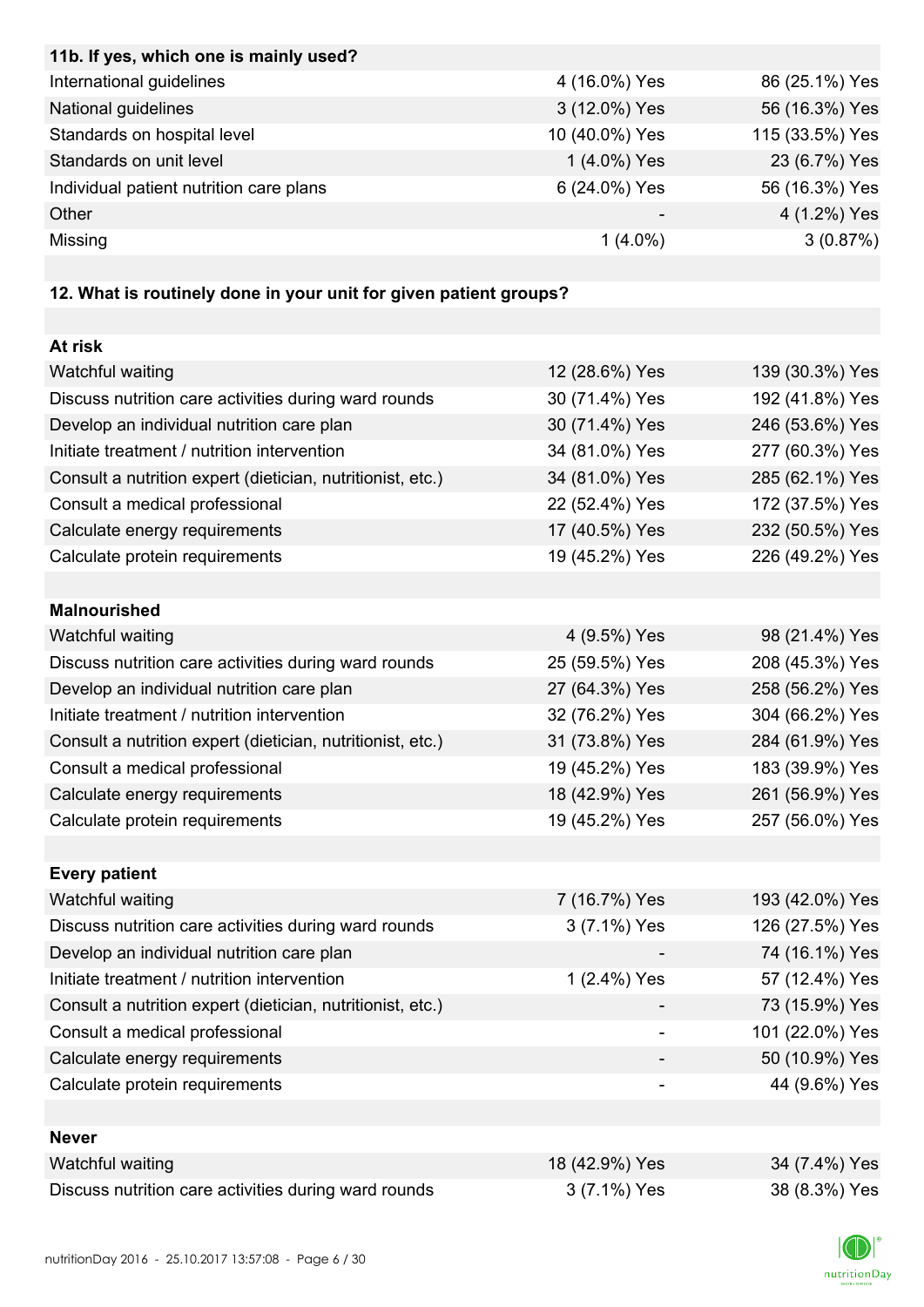| Develop an individual nutrition care plan                          | 3 (7.1%) Yes   | 31 (6.8%) Yes   |
|--------------------------------------------------------------------|----------------|-----------------|
| Initiate treatment / nutrition intervention                        |                | 6 (1.3%) Yes    |
| Consult a nutrition expert (dietician, nutritionist, etc.)         | 1 (2.4%) Yes   | 8 (1.7%) Yes    |
| Consult a medical professional                                     | 12 (28.6%) Yes | 49 (10.7%) Yes  |
| Calculate energy requirements                                      | 14 (33.3%) Yes | 50 (10.9%) Yes  |
| Calculate protein requirements                                     | 12 (28.6%) Yes | 54 (11.8%) Yes  |
|                                                                    |                |                 |
| I do not know                                                      |                |                 |
| Watchful waiting                                                   |                | 20 (4.4%) Yes   |
| Discuss nutrition care activities during ward rounds               | 1 (2.4%) Yes   | 10 (2.2%) Yes   |
| Develop an individual nutrition care plan                          | 2 (4.8%) Yes   | 5 (1.1%) Yes    |
| Initiate treatment / nutrition intervention                        |                | 4 (0.87%) Yes   |
| Consult a nutrition expert (dietician, nutritionist, etc.)         |                | 4 (0.87%) Yes   |
| Consult a medical professional                                     |                | 18 (3.9%) Yes   |
| Calculate energy requirements                                      |                | 11 (2.4%) Yes   |
| Calculate protein requirements                                     | 2 (4.8%) Yes   | 13 (2.8%) Yes   |
|                                                                    |                |                 |
| 13. When do you routinely weigh your patients?                     |                |                 |
| at admission                                                       | 22 (52.4%) Yes | 291 (63.4%) Yes |
| Within 24 hours                                                    | 4 (9.5%) Yes   | 64 (13.9%) Yes  |
| Within 48 hours                                                    | 1 (2.4%) Yes   | 20 (4.4%) Yes   |
| Within 72 hours                                                    | 1 (2.4%) Yes   | 13 (2.8%) Yes   |
| Every week                                                         | 15 (35.7%) Yes | 152 (33.1%) Yes |
| Occasionally                                                       | 1 (2.4%) Yes   | 59 (12.9%) Yes  |
| When requested                                                     | 25 (59.5%) Yes | 207 (45.1%) Yes |
| At discharge                                                       | 2 (4.8%) Yes   | 20 (4.4%) Yes   |
| Never                                                              | 5 (11.9%) Yes  | 8 (1.7%) Yes    |
| I do not know                                                      | 1 (2.4%) Yes   | 1 (0.22%) Yes   |
| No answer given                                                    | $3(5.0\%)$     | 22 (4.8%)       |
|                                                                    |                |                 |
| 14. What do you do to support adequate food intake of patients?    |                |                 |
| Offer additional meals or in between snacks                        | 36 (85.7%) Yes | 338 (73.6%) Yes |
| Offer meal choices                                                 | 38 (90.5%) Yes | 336 (73.2%) Yes |
| Offer different portion sizes                                      | 38 (90.5%) Yes | 282 (61.4%) Yes |
| Consider food presentation                                         | 20 (47.6%) Yes | 192 (41.8%) Yes |
| Change food texture/consistency as needed                          | 34 (81.0%) Yes | 376 (81.9%) Yes |
| Consider patient problems with eating and drinking                 | 36 (85.7%) Yes | 372 (81.0%) Yes |
| Ensure that mealtimes are undisturbed/protected<br>mealtime policy | 4 (9.5%) Yes   | 51 (11.1%) Yes  |
| Promote positive eating environment                                | 5 (11.9%) Yes  | 82 (17.9%) Yes  |
| Consider cultural/religious preferences                            | 14 (33.3%) Yes | 188 (41.0%) Yes |
| Consider patient allergies / intolerances                          | 15 (35.7%) Yes | 214 (46.6%) Yes |
| Other                                                              | 2 (4.8%) Yes   | 29 (6.3%) Yes   |
| I do not know                                                      | 1 (2.4%) Yes   | 6 (1.3%) Yes    |
| No answer given                                                    | 4(9.5%)        | 20 (4.4%)       |

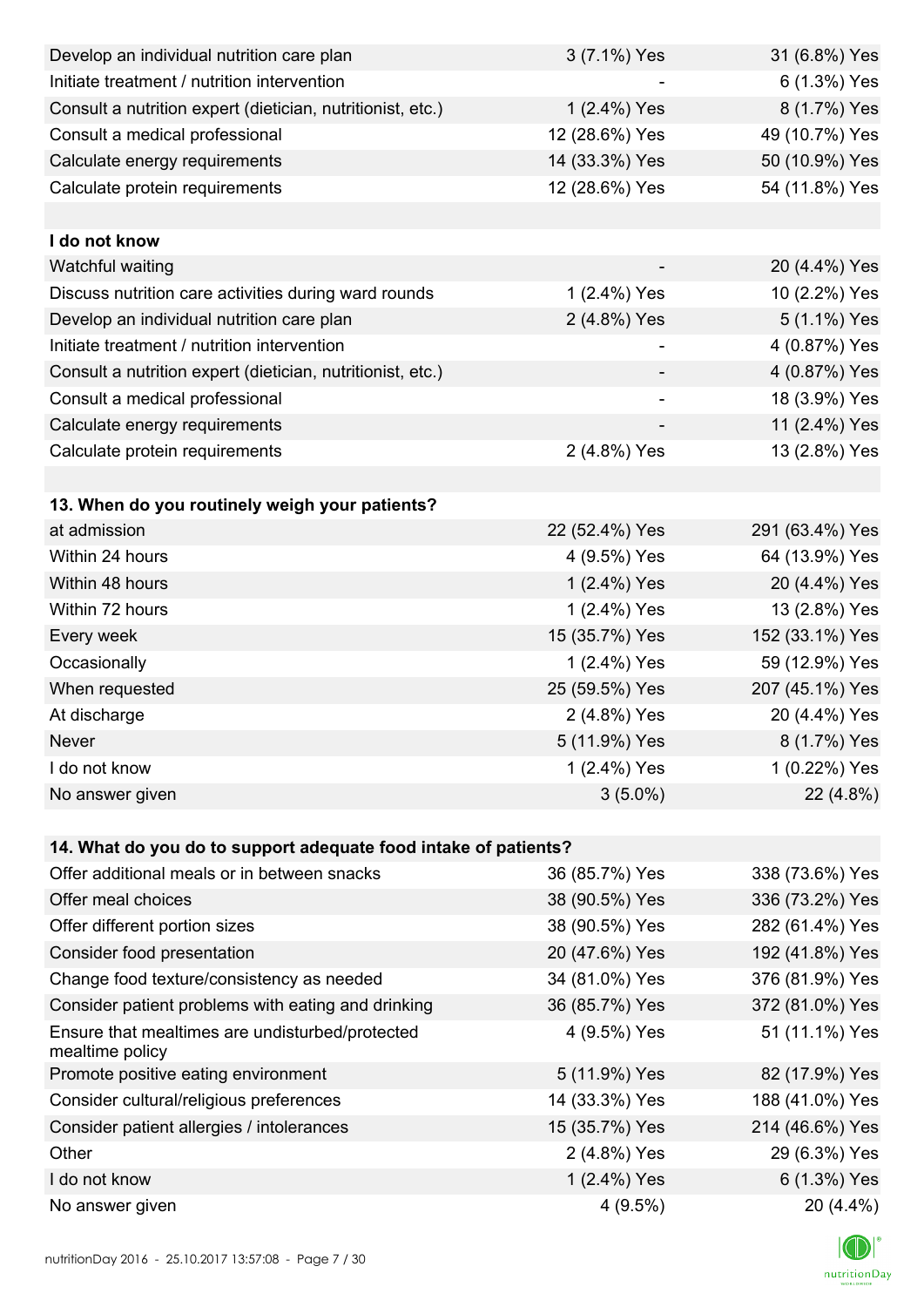| 15. Which nutrition-related standards or routine activities exist in your unit?     |                |                 |
|-------------------------------------------------------------------------------------|----------------|-----------------|
| Nutrition training is available                                                     | 26 (61.9%) Yes | 257 (56.0%) Yes |
| Reporting of nutrition related information to hospital<br>managers                  | 16 (38.1%) Yes | 201 (43.8%) Yes |
| Quality indicators are recorded and reported to national<br>or regional level       | 10 (23.8%) Yes | 123 (26.8%) Yes |
| Quality indicators are used for internal benchmarking                               | 2 (4.8%) Yes   | 166 (36.2%) Yes |
| Patient feedback about food and food service is collected<br>using a questionnaire  | 30 (71.4%) Yes | 291 (63.4%) Yes |
| None                                                                                | 2 (4.8%) Yes   | 21 (4.6%) Yes   |
| I do not know                                                                       | 3 (7.1%) Yes   | 11 (2.4%) Yes   |
| No answer given                                                                     | $4(9.5\%)$     | 36 (7.8%)       |
|                                                                                     |                |                 |
| 16. At admission what is asked and documented?                                      |                |                 |
| Change in weight                                                                    | 27 (64.3%) Yes | 358 (78.0%) Yes |
| Eating habits/difficulties                                                          | 33 (78.6%) Yes | 336 (73.2%) Yes |
| Nutrition before admission                                                          | 28 (66.7%) Yes | 260 (56.6%) Yes |
| None                                                                                |                | 9 (2.0%) Yes    |
| I do not know                                                                       | 2 (4.8%) Yes   | 5 (1.1%) Yes    |
| No answer given                                                                     | $4(9.5\%)$     | 38 (8.3%)       |
|                                                                                     |                |                 |
| 17. On what forms is there a specific part about eating, nutrition or malnutrition? |                |                 |
|                                                                                     |                |                 |
| a. Patient Record has a section for                                                 |                |                 |
| indicating if the patient is malnourished or at risk of<br>malnutrition             | 20 (47.6%) Yes | 323 (70.4%) Yes |

| <u>mulcaling in the patient is mainburished of at risk of</u><br>malnutrition        | $20(41.00)$ 1 $55$ | JZJ (1 U. <del>4</del> /0 J I <del>C</del> S |
|--------------------------------------------------------------------------------------|--------------------|----------------------------------------------|
| nutrition treatment                                                                  | 29 (69.0%) Yes     | 270 (58.8%) Yes                              |
| None                                                                                 | 3 (7.1%) Yes       | 30 (6.5%) Yes                                |
| I do not know                                                                        | 29 (69.0%) Yes     | 270 (58.8%) Yes                              |
|                                                                                      |                    |                                              |
| b. Discharge Letter                                                                  |                    |                                              |
| summarizes nutrition treatment received during stay                                  | 13 (31.0%) Yes     | 162 (35.3%) Yes                              |
| makes future nutrition-related recommendations                                       | 24 (57.1%) Yes     | 258 (56.2%) Yes                              |
| None                                                                                 | 8 (19.0%) Yes      | 56 (12.2%) Yes                               |
| I do not know                                                                        | 2 (4.8%) Yes       | 23 (5.0%) Yes                                |
|                                                                                      |                    |                                              |
| 18. Do you provide brochures about malnutrition to at<br>risk/malnourished patients? | 28 (77.8%) Yes     | 162 (43.9%) Yes                              |
|                                                                                      |                    |                                              |
| 19. Who filled in this sheet?                                                        |                    |                                              |
| Head staff                                                                           | 22 (52.4%) Yes     | 117 (25.5%) Yes                              |
| Dietician                                                                            | 16 (38.1%) Yes     | 236 (51.4%) Yes                              |
| <b>Nurse</b>                                                                         | 26 (61.9%) Yes     | 124 (27.0%) Yes                              |
| Physician                                                                            | 7 (16.7%) Yes      | 72 (15.7%) Yes                               |
| Administrative staff                                                                 | 1 (2.4%) Yes       | 4 (0.87%) Yes                                |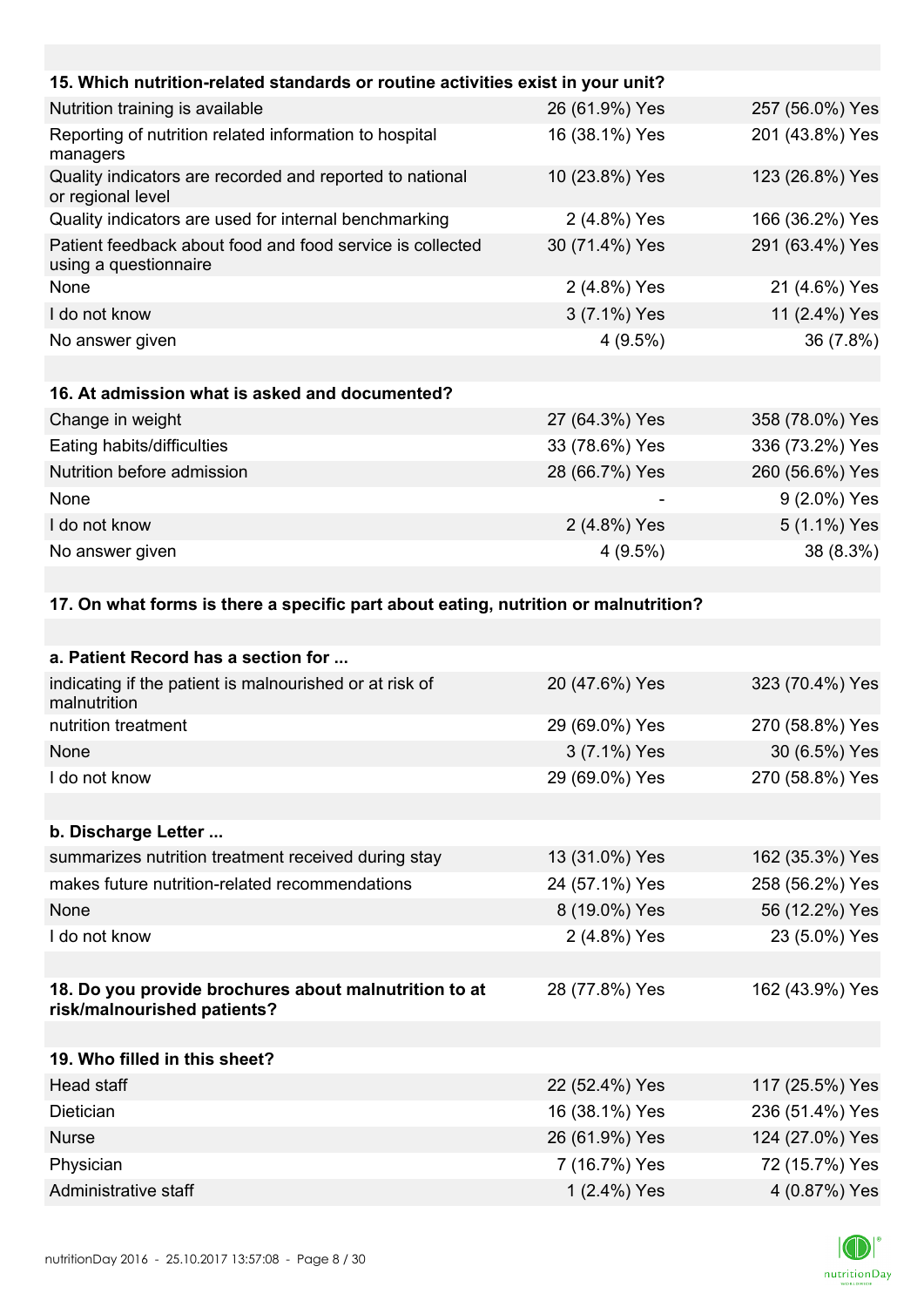| Other         | 1 (2.4%) Yes | 7 (1.5%) Yes  |
|---------------|--------------|---------------|
| None          | 1 (2.4%) Yes | $\sim$        |
| I do not know | 1 (2.4%) Yes | 3 (0.65%) Yes |

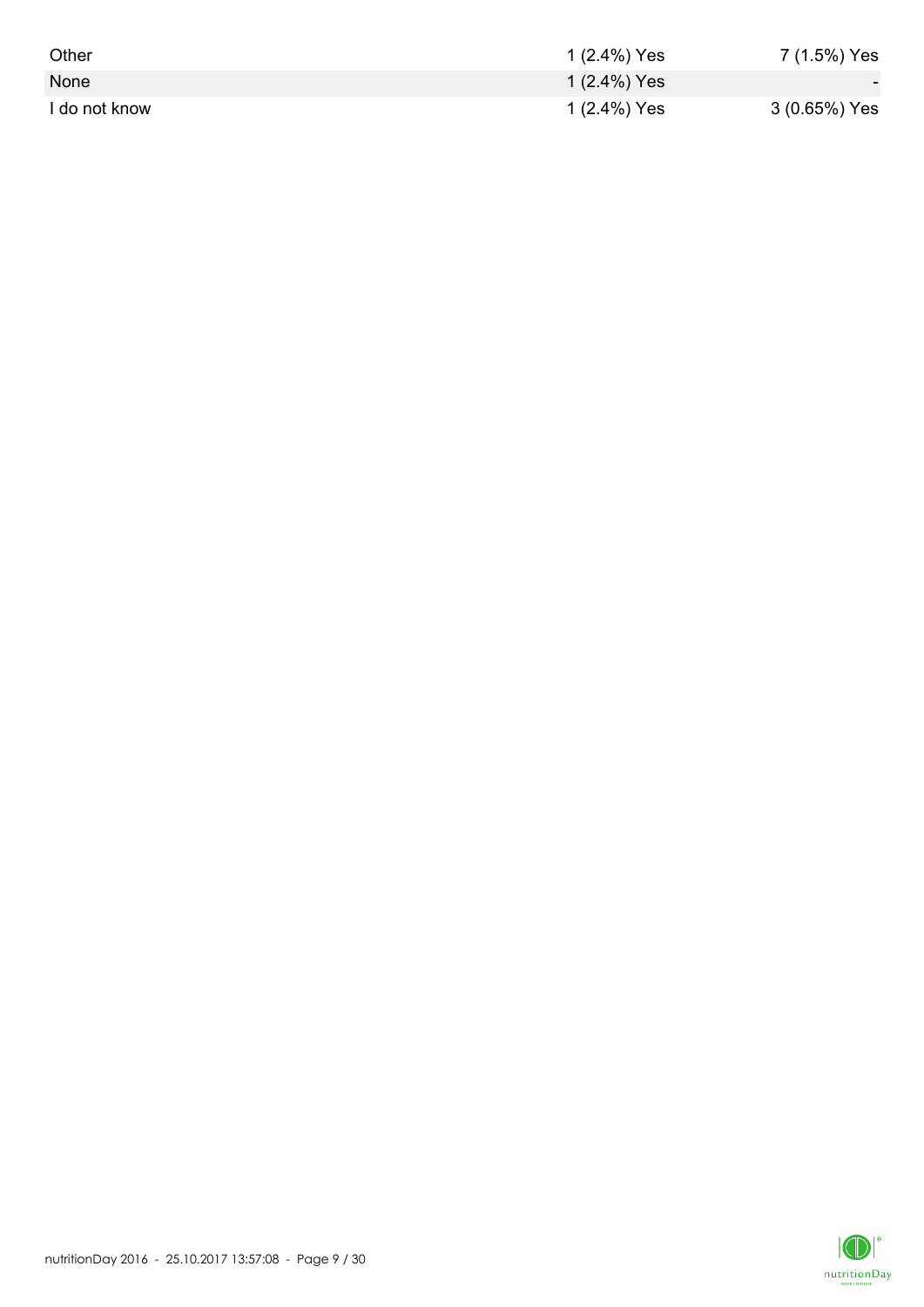|                                                                                         | <b>YOUR RESULTS</b> | <b>REFERENCE RESULTS</b> |
|-----------------------------------------------------------------------------------------|---------------------|--------------------------|
|                                                                                         |                     |                          |
| Total                                                                                   | 462                 | 8743                     |
| Age                                                                                     | 64 [50-74]          | 67 [53-78]               |
| Female                                                                                  | 204 (44.2%)         | 4410 (50.4%)             |
| Weight                                                                                  | $77.4 \pm 18.3$     | 69.1±18.8                |
| Height                                                                                  | 171±10              | 164±10                   |
| <b>BMI</b>                                                                              | $26.3 + 5.1$        | $25.5 \pm 6.0$           |
|                                                                                         |                     |                          |
| 1. This hospital admission was                                                          | 256 (55.4%)         |                          |
| planned                                                                                 |                     | 3052 (34.9%)             |
| an emergency                                                                            | 186 (40.3%)         | 5037 (57.6%)             |
| I do not know                                                                           | 20 (4.3%)           | 654 (7.5%)               |
| No answer given                                                                         |                     |                          |
| 2a. Diagnosis at admission                                                              |                     |                          |
| 0100 Infectious and parasitic diseases                                                  | 44 (9.5%)           | 801 (9.2%)               |
| 0200 Neoplasms                                                                          | 68 (14.7%)          | 1381 (15.8%)             |
| 0300 Blood and bloodforming organs and the immune<br>mechanism                          | 39 (8.4%)           | 578 (6.6%)               |
| 0400 Endocrine, nutritional and metabolic diseases                                      | 93 (20.1%)          | 1043 (11.9%)             |
| 0500 Mental health                                                                      | 16 (3.5%)           | 333 (3.8%)               |
| 0600 Nervous system                                                                     | 90 (19.5%)          | 762 (8.7%)               |
| 0700 Eye and adnexa                                                                     | 13 (2.8%)           | 131 (1.5%)               |
| 0800 Ear and mastoid process                                                            | $9(1.9\%)$          | 70 (0.80%)               |
| 0900 Circulatory system                                                                 | 116 (25.1%)         | 1723 (19.7%)             |
| 1000 Respiratory system                                                                 | 63 (13.6%)          | 1358 (15.5%)             |
| 1100 Digestive system                                                                   | 84 (18.2%)          | 2210 (25.3%)             |
| 1200 Skin and subcutaneous tissue                                                       | $25(5.4\%)$         | 424 (4.8%)               |
| 1300 Musculoskeletal system and connective tissue                                       | 141 (30.5%)         | 1276 (14.6%)             |
| 1400 Genitourinary system                                                               | 34 (7.4%)           | 809 (9.3%)               |
| 1500 Pregnancy, childbirth and the puerperium                                           | 2(0.43%)            | 123 (1.4%)               |
| 1600 Conditions originating in the perinatal period                                     | 2(0.43%)            | 21 (0.24%)               |
| 1700 Congenital/chromosomal abnormalities                                               | 3(0.65%)            | $9(0.10\%)$              |
| 1800 Symptoms, signs, abnormal clinical/lab findings                                    | 24 (5.2%)           | 391 (4.5%)               |
| 1900 Injury, poisoning                                                                  | 89 (19.3%)          | 276 (3.2%)               |
| 2000 External causes of morbidity and mortality (e.g.<br>transport accidents, assaults) | 3(0.65%)            | 156 (1.8%)               |
| 2100 Factors influencing health status and contact with<br>health services              | 67 (14.5%)          | 210 (2.4%)               |
| No answer given                                                                         |                     |                          |
| 3. Which conditions/comorbidities does this patient have?                               |                     |                          |

# Cardiac insufficiency 22.2%)

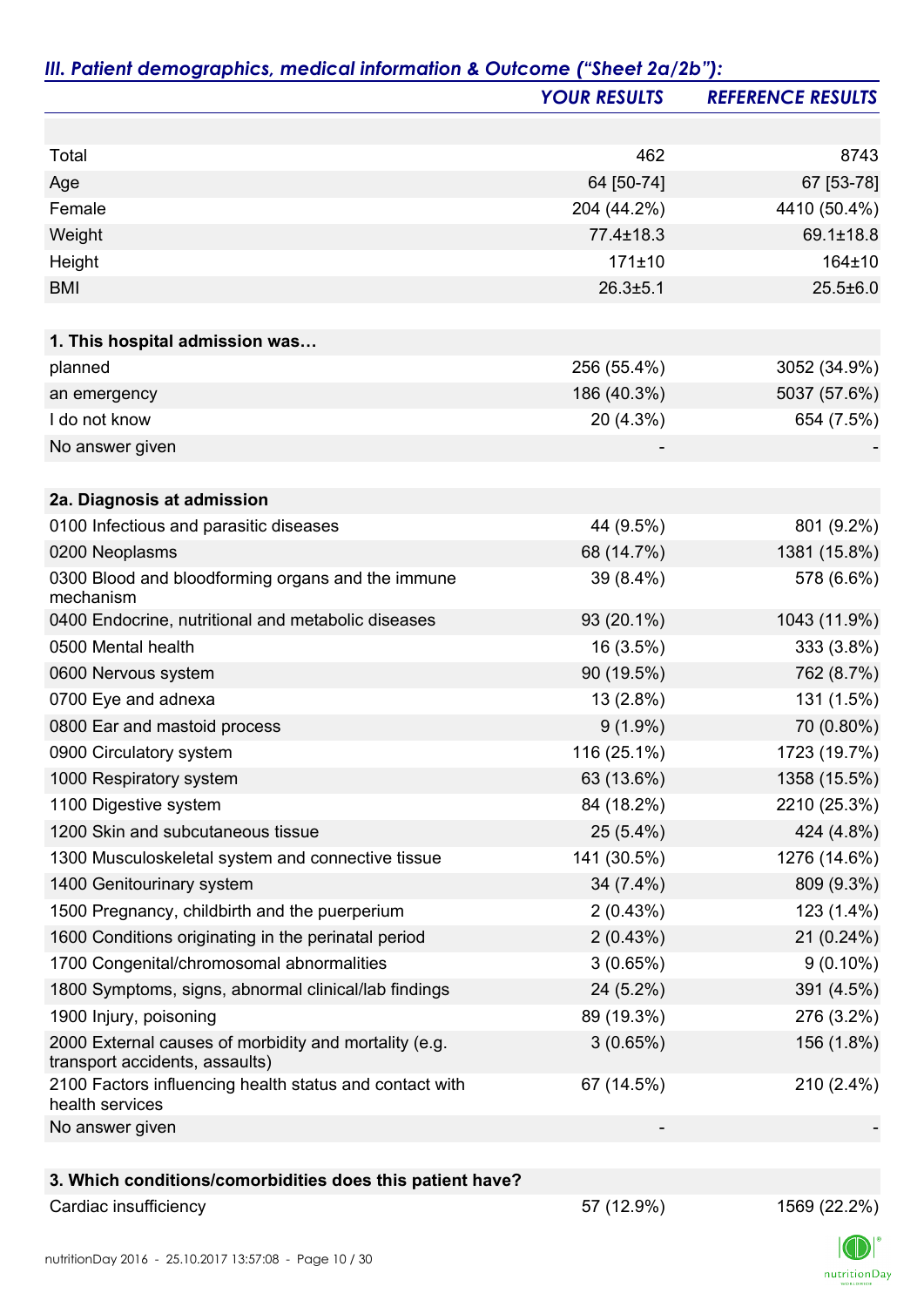| Myocardial infarction                                | 16 (3.7%)   | 394 (5.8%)     |
|------------------------------------------------------|-------------|----------------|
| Chronic lung disease                                 | 54 (12.2%)  | 1080 (15.5%)   |
| Cerebral vascular disease                            | 39 (8.8%)   | 745 (10.9%)    |
| Peripheral vascular disease                          | 81 (18.3%)  | 869 (12.6%)    |
| Chronic liver disease                                | 32 (7.3%)   | 441 (6.5%)     |
| Chronic kidney disease                               | 42 (9.6%)   | 821 (11.9%)    |
| <b>Diabetes</b>                                      | 74 (16.8%)  | 1899 (26.8%)   |
| Cancer                                               | 74 (16.9%)  | 1733 (24.8%)   |
| Infection                                            | 48 (10.9%)  | 1103 (15.8%)   |
| Dementia                                             | 13 (3.0%)   | 374 (5.5%)     |
| Major depressive disorder                            | 14 (3.2%)   | 377 (5.6%)     |
| Other chronic mental disorder                        | $27(6.1\%)$ | 378 (5.6%)     |
| Other chronic disease                                | 123 (28.2%) | 1968 (27.8%)   |
| None                                                 | 138 (29.9%) | 1394 (15.9%)   |
|                                                      |             |                |
| 4a. Previous operation during this hospital stay     |             |                |
| Yes, planned                                         | 80 (17.3%)  | 1743 (19.9%)   |
| Yes, acute                                           | 48 (10.4%)  | 539 (6.2%)     |
| <b>No</b>                                            | 322 (69.7%) | 6145 (70.3%)   |
| I do not know                                        | 3(0.65%)    | 126 (1.4%)     |
| Missing                                              | $9(1.9\%)$  | 190 (2.2%)     |
|                                                      |             |                |
| Days since operation                                 | $2[1-6]$    | 4 [1-13]       |
|                                                      |             |                |
| 4b. Planned operation during this hospital stay      |             |                |
| Yes, today or tomorrow                               | 27 (5.8%)   | 738 (8.4%)     |
| Yes, later                                           | 24 (5.2%)   | 513 (5.9%)     |
| No                                                   | 305 (66.0%) | 6496 (74.3%)   |
| I do not know                                        | 18 (3.9%)   | 414 (4.7%)     |
| Missing                                              | 88 (19.0%)  | 582 (6.7%)     |
|                                                      |             |                |
| 5. Previous ICU admission during this hospital stay? | 39 (8.4%)   | 934 (10.7%)    |
| (Yes)                                                |             |                |
|                                                      |             |                |
| 6. Is this patient terminally ill?                   | 32 (6.9%)   | 630 (7.2%)     |
|                                                      |             |                |
| 7. Fluid status                                      |             |                |
| Normal                                               | 291 (63.0%) | 6866 (78.5%)   |
| Overloaded                                           | 16 (3.5%)   | 500 (5.7%)     |
| Dehydrated                                           | 15 (3.2%)   | 450 (5.1%)     |
| I do not know                                        | 140 (30.3%) | 927 (10.6%)    |
| Missing                                              |             |                |
|                                                      |             |                |
| 8. Number of different medications planned           |             |                |
| Oral                                                 | $5[2-8]$    | $5[2-8]$       |
|                                                      |             | $\blacksquare$ |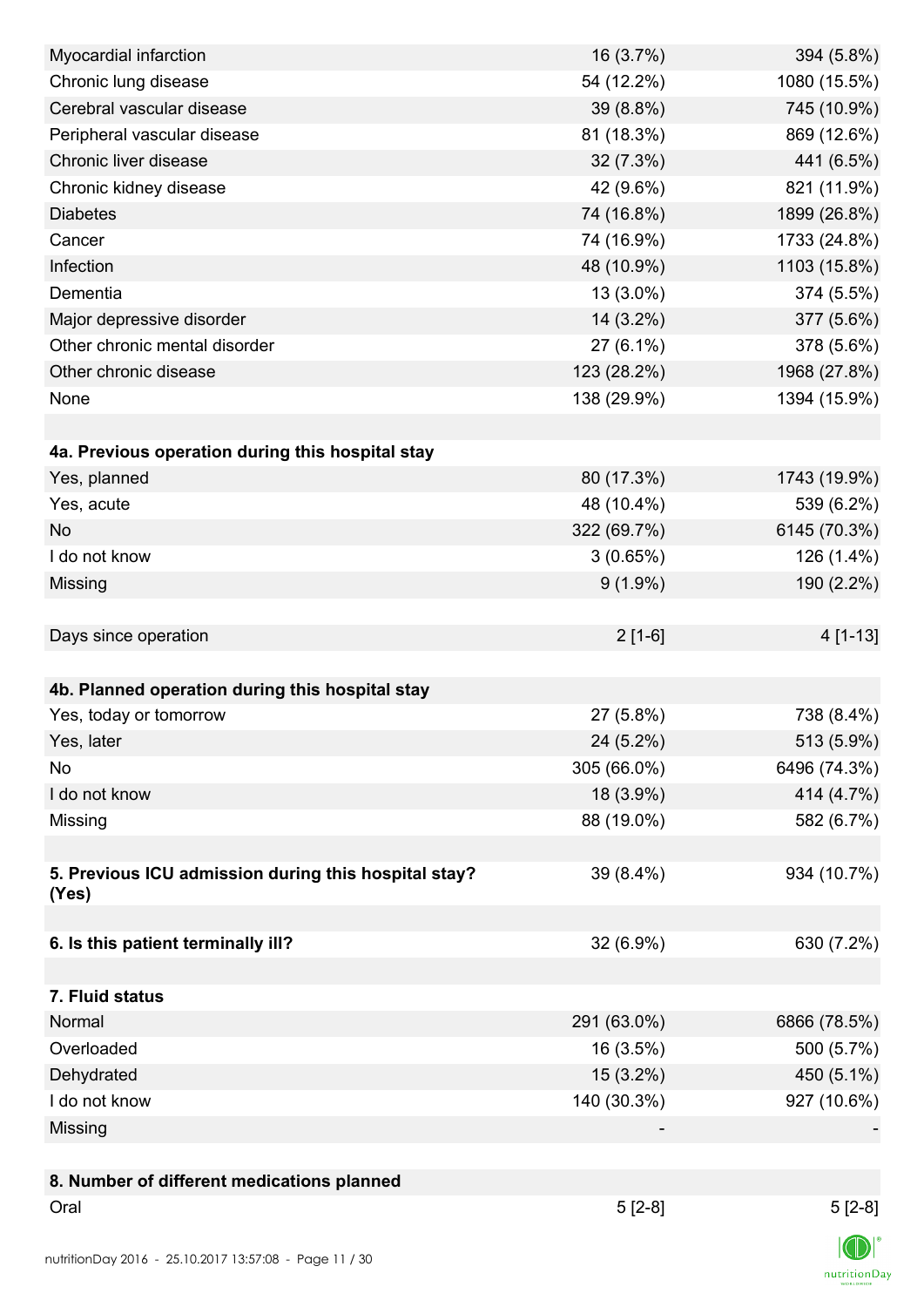| Other                                                                                 | $1[1-3]$     | $2[1-4]$     |
|---------------------------------------------------------------------------------------|--------------|--------------|
|                                                                                       |              |              |
| 9. Was this patient identified as malnourished or at risk of malnutrition?            |              |              |
| Malnourished                                                                          | 26 (5.6%)    | 871 (10.0%)  |
| At risk                                                                               | $33(7.1\%)$  | 1543 (17.6%) |
| No                                                                                    | 372 (80.5%)  | 5642 (64.5%) |
| I do not know                                                                         | 31 (6.7%)    | 687 (7.9%)   |
| Missing                                                                               |              |              |
|                                                                                       |              |              |
| 10. IV Fluids                                                                         |              |              |
| Electrolyte solution (NaCl, Ringers lactate, etc)                                     | 78 (16.9%)   | 3469 (39.7%) |
| 5% Glucose solution                                                                   | 2(0.43%)     | 860 (9.8%)   |
|                                                                                       |              |              |
| 11. Number of ONS drinks planned                                                      | $0 [0-0]$    | $0 [0-0]$    |
|                                                                                       |              |              |
| 12. Nutrition intake                                                                  |              |              |
| Regular hospital food                                                                 | 330 (71.4%)  | 4849 (55.5%) |
| Fortified/enriched hospital food                                                      | 19 (4.1%)    | 756 (8.6%)   |
| Protein/energy supplement (e.g. ONS drinks)                                           | 28 (6.1%)    | 998 (11.4%)  |
| <b>Enteral nutrition</b>                                                              | 13(2.8%)     | 485 (5.5%)   |
| Parenteral nutrition                                                                  | $9(1.9\%)$   | 479 (5.5%)   |
| Special diet                                                                          | 122 (26.4%)  | 3072 (35.1%) |
| None                                                                                  | 11 $(2.4\%)$ | 474 (5.4%)   |
|                                                                                       |              |              |
| 13a. All lines and Tubes                                                              |              |              |
| <b>Central Venous</b>                                                                 | 37 (8.0%)    | 734 (8.4%)   |
| Peripheral venous access                                                              | 174 (37.8%)  | 4122 (47.1%) |
| Nasogastric                                                                           | $5(1.1\%)$   | 258 (3.0%)   |
| Nasojejunal                                                                           | 3(0.65%)     | 38 (0.43%)   |
| Nasoduadenal                                                                          | 4(0.87%)     | 22 (0.25%)   |
| Enterostoma                                                                           | 4(0.87%)     | 42 (0.48%)   |
| Percutaneous endoscopy/surgical gastrostomy                                           | $6(1.3\%)$   | 67 (0.77%)   |
| Percutaneous endoscopy/surgical jejunostomy                                           | 4(0.87%)     | 27 (0.31%)   |
| None                                                                                  | 253 (54.8%)  | 3894 (44.5%) |
|                                                                                       |              |              |
| 13b. Were there complications with nutrition related lines and tubes since admission? |              |              |
| Yes, previously                                                                       | 2(0.43%)     | 87 (1.00%)   |
| Yes, ongoing                                                                          |              | 80 (0.92%)   |
| No                                                                                    | 424 (91.8%)  | 7278 (83.2%) |
| I do not know                                                                         | 19 (4.1%)    | 846 (9.7%)   |
| Missing                                                                               | 17(3.7%)     | 452 (5.2%)   |
|                                                                                       |              |              |
| 14. Please indicate if any of the following was done for this patient since admission |              |              |
|                                                                                       |              |              |

| Energy requirements were determine |  |
|------------------------------------|--|
|------------------------------------|--|

ed 36 (7.8%) 36 (7.8%) 3103 (35.5%)

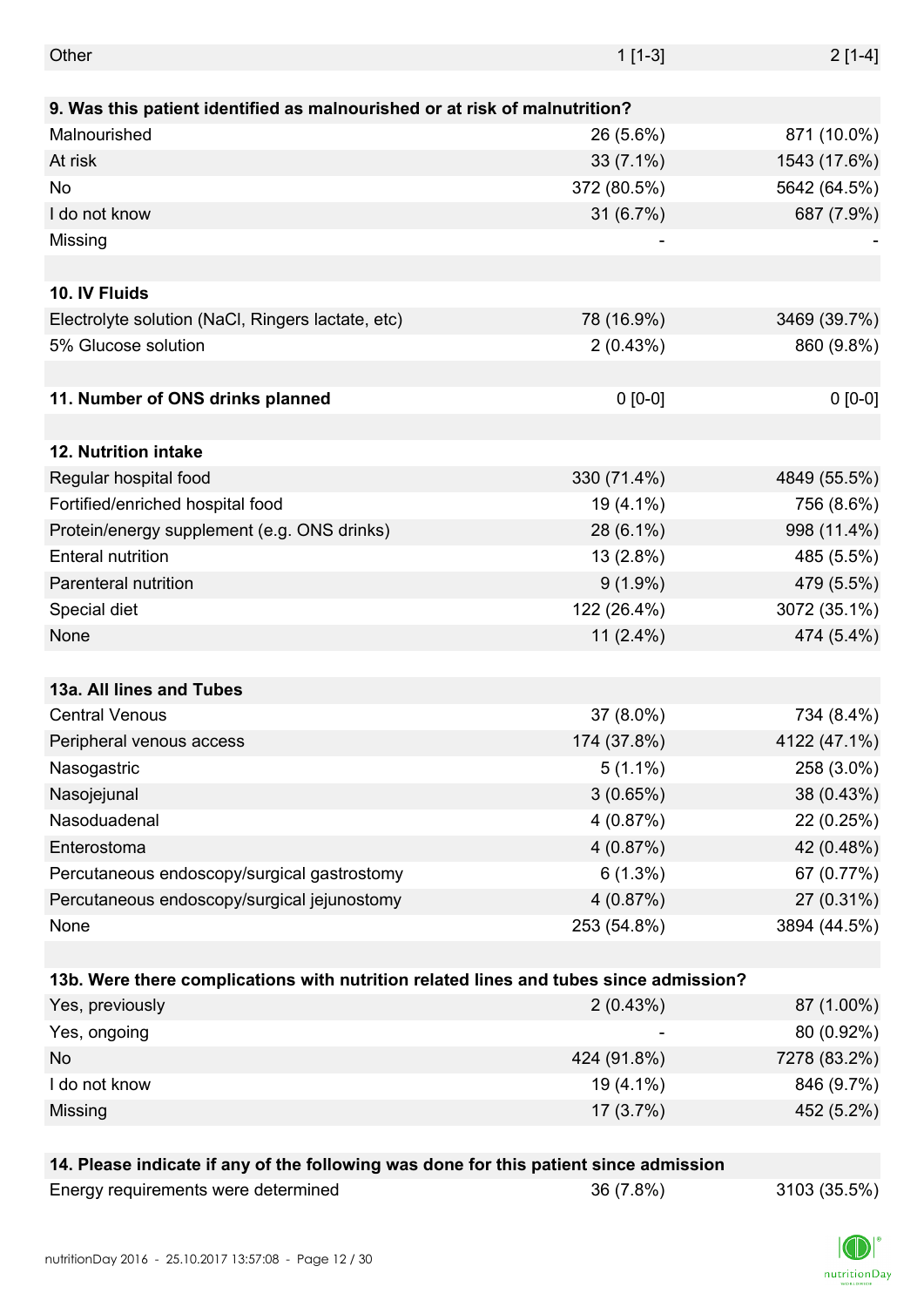| Protein requirements were determined                     | 42 (9.1%)   | 2765 (31.6%) |
|----------------------------------------------------------|-------------|--------------|
| Food/Nutrition intake was recorded in the patient record | 73 (15.8%)  | 3893 (44.5%) |
| Nutrition treatment plan was developed                   | 42 (9.1%)   | 3013 (34.5%) |
| Nutrition expert was consulted                           | 60 (13.0%)  | 2890 (33.1%) |
| Malnutrition status is recorded in the patient record    | 60 (13.0%)  | 2363 (27.0%) |
| None                                                     |             |              |
|                                                          |             |              |
| 15a. Energy goal                                         |             |              |
| $< 500$ kcal                                             | 7(1.5%)     | 268 (3.1%)   |
| 500-999 kcal                                             | 7(1.5%)     | 93 (1.1%)    |
| 1000-1499 kcal                                           | 23 (5.0%)   | 884 (10.1%)  |
| 1500-1999 kcal                                           | 47 (10.2%)  | 2574 (29.4%) |
| >=2000 kcal                                              | 22 (4.8%)   | 958 (11.0%)  |
| Not determined                                           | 326 (70.6%) | 3200 (36.6%) |
| I do not know                                            | 22 (4.8%)   | 730 (8.3%)   |
| Missing                                                  | 8(1.7%)     | 36 (0.41%)   |
|                                                          |             |              |
| 15b. Energy intake                                       |             |              |
| $< 500$ kcal                                             | 7(1.5%)     | 530 (6.1%)   |
| 500-999 kcal                                             | 13 (2.8%)   | 483 (5.5%)   |
| 1000-1499 kcal                                           | 23 (5.0%)   | 1101 (12.6%) |
| 1500-1999 kcal                                           | 41 (8.9%)   | 1928 (22.1%) |
| >=2000 kcal                                              | 20 (4.3%)   | 584 (6.7%)   |
| Not determined                                           | 259 (56.1%) | 2964 (33.9%) |
| I do not know                                            | 96 (20.8%)  | 1101 (12.6%) |
| Missing                                                  | 3(0.65%)    | 52 (0.59%)   |
|                                                          |             |              |
| 16. Since admission, this patient's health status has    |             |              |
| Improved                                                 | 210 (45.5%) | 4436 (50.7%) |
| Deteriorated                                             | 13 (2.8%)   | 485 (5.5%)   |
| Remained the same                                        | 139 (30.1%) | 2411 (27.6%) |
| This patient has just been admitted                      | 55 (11.9%)  | 555 (6.3%)   |
| I do not know                                            | 45 (9.7%)   | 856 (9.8%)   |
| Missing                                                  |             |              |
|                                                          |             |              |
| Length of hospital stay (days)                           | 8 [4-19]    | 12 [6-24]    |
|                                                          |             |              |
| <b>Outcome Code</b>                                      |             |              |
| 1= Still in the hospital                                 | 27 (5.8%)   | 748 (8.6%)   |
| 2= Transferred to another hospital                       | 7(1.5%)     | 211 (2.4%)   |
| 3= Transferred to long term care                         | 7(1.5%)     | 360 (4.1%)   |
| 4= Rehabilitation                                        | $9(1.9\%)$  | 486 (5.6%)   |
| 5= Discharged home                                       | 330 (71.4%) | 6417 (73.4%) |
| 6= Death                                                 | 7(1.5%)     | 260 (3.0%)   |

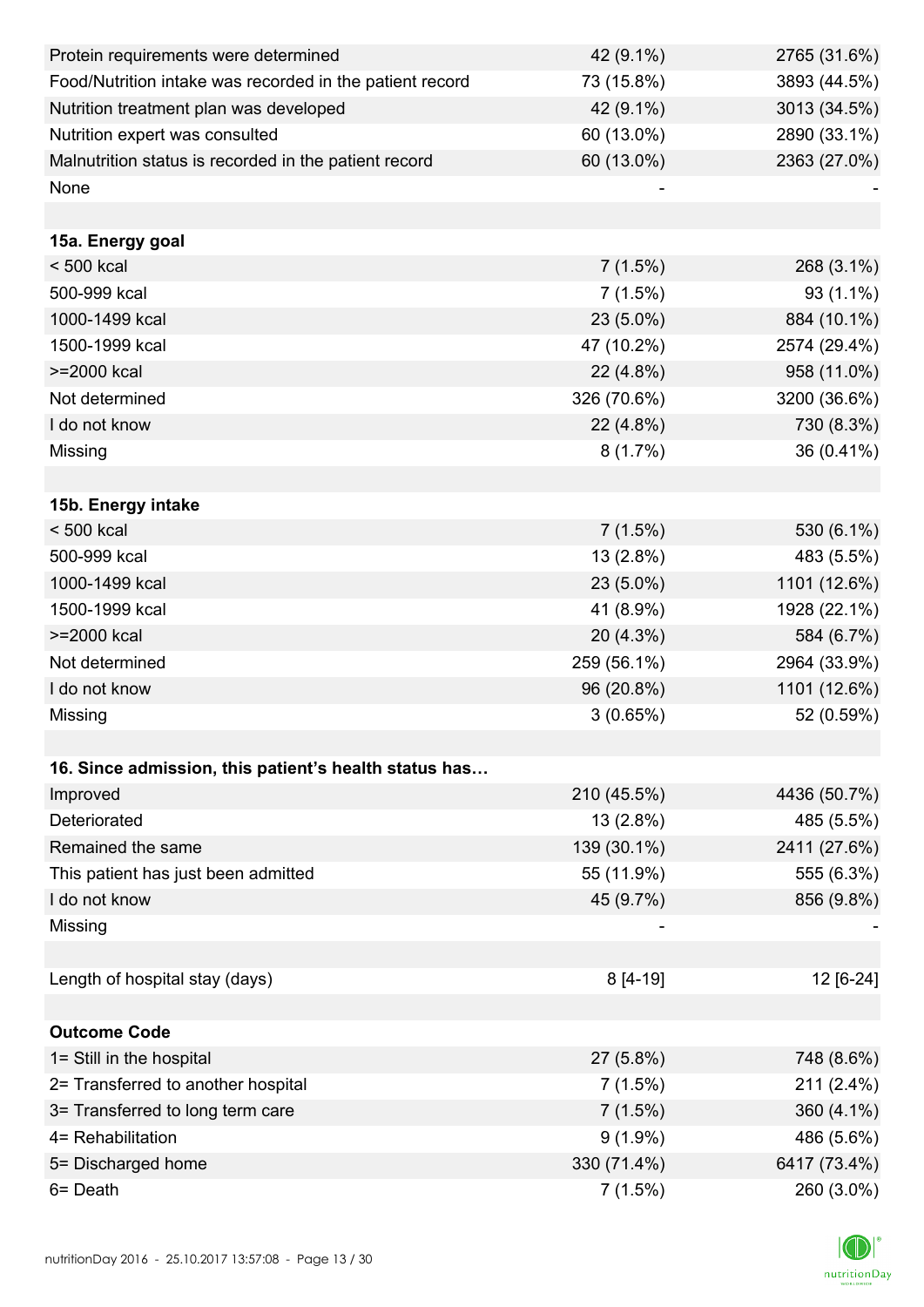| $7 =$ Others                         |             | 173 (2.0%)   |
|--------------------------------------|-------------|--------------|
| Missing                              | 75 (16.2%)  | 88 (1.0%)    |
|                                      |             |              |
| <b>Readmitted since ND</b>           |             |              |
| $1 = No$                             | 217 (60.3%) | 6055 (78.3%) |
| 2= Yes, same hospital planned        | 36 (10.0%)  | 457 (5.9%)   |
| 3= Yes, same hospital unplanned      | $11(3.1\%)$ | 454 (5.9%)   |
| 4= Yes, different hospital planned   | $5(1.4\%)$  | 44 (0.57%)   |
| 5= Yes, different hospital unplanned | $5(1.4\%)$  | 44 (0.57%)   |
| 6= Unknown                           | 84 (23.3%)  | 299 (3.9%)   |
| Missing                              | $5(1.4\%)$  | 386 (5.0%)   |

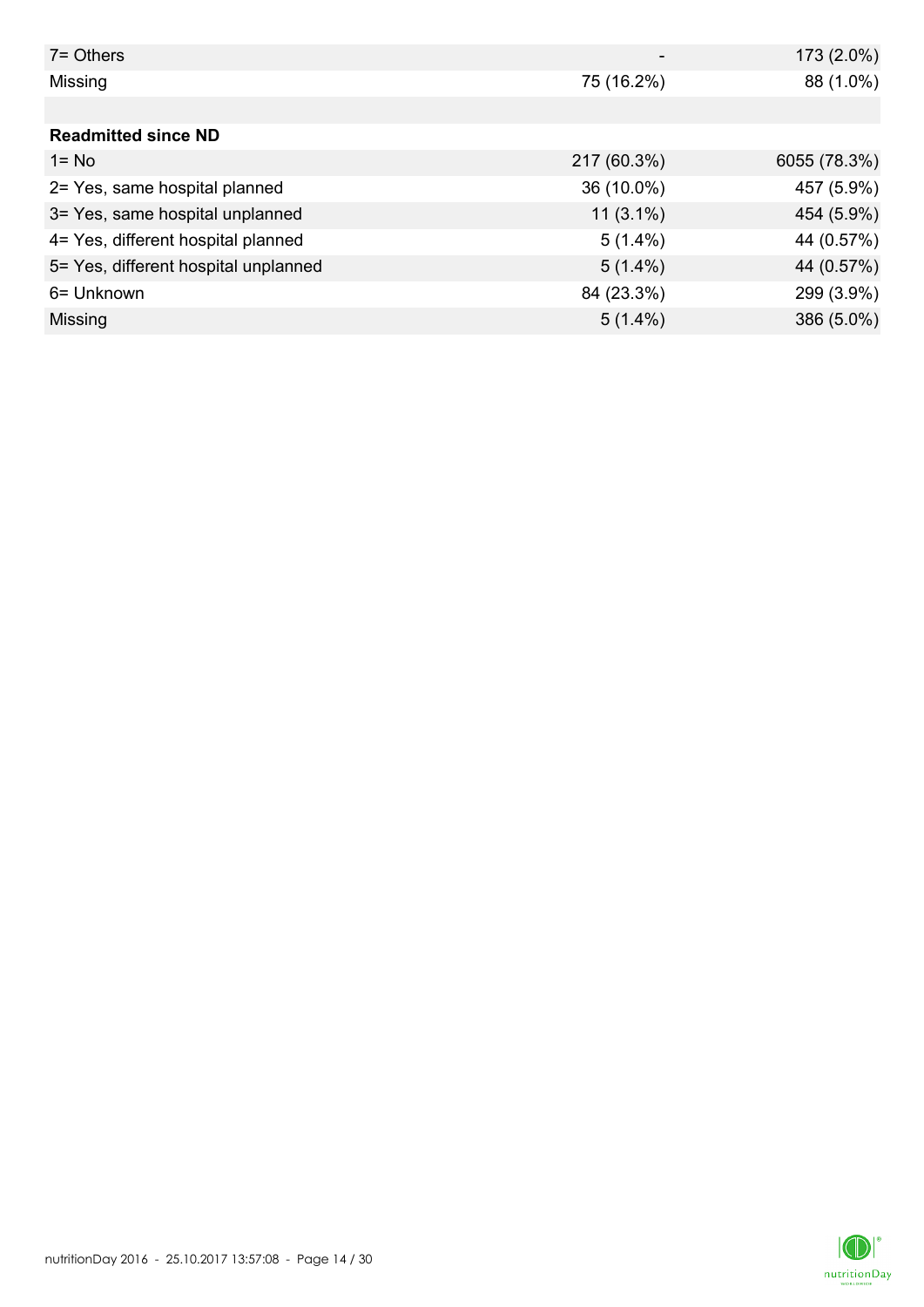|                                                                                      | <b>YOUR RESULTS</b> | <b>REFERENCE RESULTS</b> |
|--------------------------------------------------------------------------------------|---------------------|--------------------------|
|                                                                                      |                     |                          |
| 1. What are your typical dietary habits?                                             |                     |                          |
| No special dietary habits                                                            | 325 (74.5%)         | 5885 (69.8%)             |
| I am vegetarian                                                                      | $22(5.0\%)$         | 142 (1.7%)               |
| I adhee to a vegan diet                                                              | $4(0.92\%)$         | 50 (0.59%)               |
| I eat gluten-free diet                                                               | $9(2.1\%)$          | 73 (0.87%)               |
| I avoid added sugars                                                                 | 97 (22.2%)          | 1290 (15.3%)             |
| I avoid carbohydrates                                                                | 17 (3.9%)           | 477 (5.7%)               |
| I eat a low fat-diet                                                                 | 38 (8.7%)           | 972 (11.5%)              |
| I am lactose intolerant                                                              | 16 (3.7%)           | 328 (3.9%)               |
| Other special diet due to intolerances/allergies                                     | $6(1.4\%)$          | 171 (2.0%)               |
| Other                                                                                | 17 (3.9%)           | 603 (7.2%)               |
| No answer given                                                                      | $9(2.1\%)$          | 162 (1.9%)               |
| 2. Where did you live before your current hospital admission?                        |                     |                          |
| At home                                                                              | 393 (90.1%)         | 7497 (89.0%)             |
| In a nursing home or other live-in facility                                          | 17 (3.9%)           | 287 (3.4%)               |
| I was transferred from another hospital                                              | 20 (4.6%)           | 418 (5.0%)               |
| Other                                                                                | $4(0.92\%)$         | 139 (1.6%)               |
| Missing                                                                              | 2(0.46%)            | 87 (1.0%)                |
|                                                                                      |                     |                          |
| 3. In general, are you able to walk?                                                 |                     |                          |
| Yes                                                                                  | 334 (76.6%)         | 5392 (64.0%)             |
| Yes, with someone's help                                                             | 25 (5.7%)           | 899 (10.7%)              |
| Yes, independently using a cane, walker, or crutches                                 | 47 (10.8%)          | 1107 (13.1%)             |
| No, I have a wheelchair                                                              | 16 (3.7%)           | 355 (4.2%)               |
| No, I am bedridden                                                                   | $8(1.8\%)$          | 548 (6.5%)               |
| Missing                                                                              | $6(1.4\%)$          | 127 (1.5%)               |
| 4. In general, how would you say your health is?                                     |                     |                          |
| Very good                                                                            | 60 (13.8%)          | 615 (7.3%)               |
| Good                                                                                 | 163 (37.4%)         | 3078 (36.5%)             |
| Fair                                                                                 | 155 (35.6%)         | 3196 (37.9%)             |
| Poor                                                                                 | 40 (9.2%)           | 1144 (13.6%)             |
| Very poor                                                                            | 11(2.5%)            | 254 (3.0%)               |
| Missing                                                                              | $7(1.6\%)$          | 141 (1.7%)               |
|                                                                                      |                     |                          |
| 5. Over the last 12 months prior to your current hospital admission approximately    |                     |                          |
| how many times have you seen a doctor?                                               | $4[2-8]$            | $4[2-10]$                |
| how many times have you been admitted to the<br>hospital (Emergency room, any ward)? | $1[0-3]$            | $1[0-2]$                 |

| how many nights in total have you spent in hospital? | $7$ [0-27] | $5 [0-15]$ |
|------------------------------------------------------|------------|------------|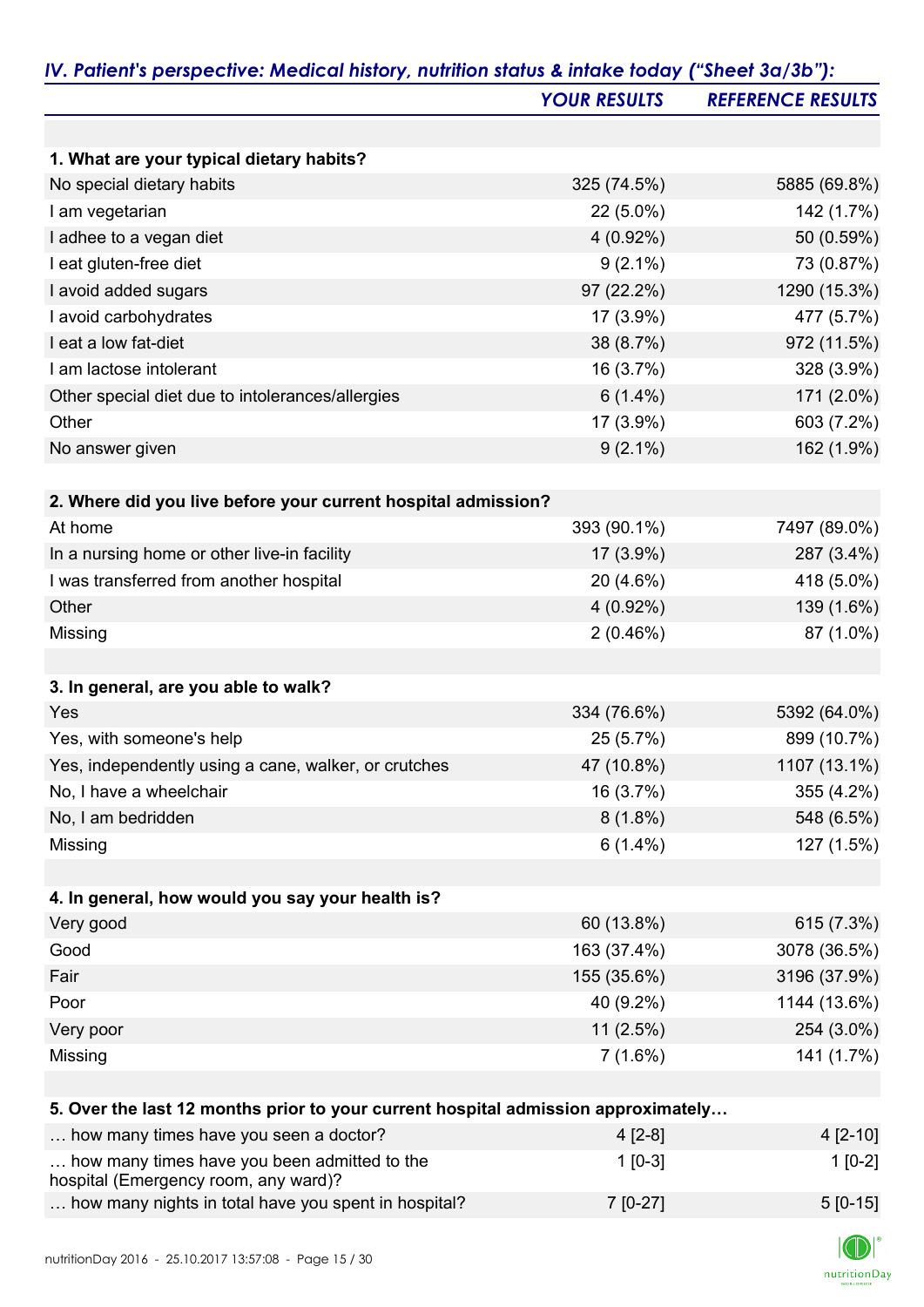| 6. How many different medications do you take routinely each day (prior to hospitalisation)? |             |              |
|----------------------------------------------------------------------------------------------|-------------|--------------|
| $1 - 2$                                                                                      | 101 (23.2%) | 1638 (19.4%) |
| $3-5$                                                                                        | 121 (27.8%) | 2272 (27.0%) |
| More than 5                                                                                  | 92 (21.1%)  | 2608 (30.9%) |
| None                                                                                         | 101 (23.2%) | 1375 (16.3%) |
| I do not know                                                                                | 14 (3.2%)   | 429 (5.1%)   |
| Missing                                                                                      | 7(1.6%)     | 106 (1.3%)   |
|                                                                                              |             |              |
| 7. Do you have health insurance?                                                             |             |              |
| Yes, private insurance only                                                                  | 10(2.3%)    | 1250 (14.8%) |
| Yes, public insurance only                                                                   | 338 (77.5%) | 4213 (50.0%) |
| Yes, both                                                                                    | 70 (16.1%)  | 1101 (13.1%) |
| None                                                                                         | 3(0.69%)    | 1114 (13.2%) |
| I prefer not to answer                                                                       | $12(2.8\%)$ | 483 (5.7%)   |
| Missing                                                                                      | 3(0.69%)    | 267 (3.2%)   |
|                                                                                              |             |              |
| 8. What was your weight 5 years ago?                                                         | 75 [65-88]  | 70 [60-83]   |
| I do not know                                                                                | 85 (19.5%)  | 2268 (26.9%) |
|                                                                                              |             |              |
| 9a. Have you lost weight within the last 3 months?                                           |             |              |
| Yes, intentionally                                                                           | 54 (12.4%)  | 795 (9.4%)   |
| Yes, unintentionally                                                                         | 117 (26.8%) | 3179 (37.7%) |
| No, my weight stayed the same                                                                | 175 (40.1%) | 2488 (29.5%) |
| No, I gained weight                                                                          | 55 (12.6%)  | 911 (10.8%)  |
| I do not know                                                                                | 26 (6.0%)   | 856 (10.2%)  |
| Missing                                                                                      | $9(2.1\%)$  | 199 (2.4%)   |
|                                                                                              |             |              |
| 9b. If yes, how many kg did you lose?                                                        | $6[3-10]$   | $6[3-10]$    |
| I do not know                                                                                | 19 (11.1%)  | 672 (16.9%)  |
|                                                                                              |             |              |
| 10. Did you know about your hospitalisation two days                                         | 219 (52.1%) | 3142 (39.1%) |
| before admission? (Yes)                                                                      |             |              |
|                                                                                              |             |              |
| 11. Please indicate if you                                                                   |             |              |
| were weighed at admission                                                                    | 215 (50.2%) | 4710 (56.2%) |
| were informed about your nutrition status                                                    | 132 (31.3%) | 2651 (32.0%) |
| were informed about nutrition care options                                                   | 90 (21.3%)  | 2341 (28.3%) |
| received special nutrition care                                                              | 82 (19.5%)  | 2232 (27.0%) |
|                                                                                              |             |              |
| 12. How well have you eaten in the week before you were admitted to the hospital?            |             |              |
| More than normal                                                                             | 21 (4.9%)   | 366 (4.4%)   |
| Normal                                                                                       | 306 (70.8%) | 5184 (62.0%) |
| About 3/4 of normal                                                                          | 36 (8.3%)   | 801 (9.6%)   |

About half of normal 39 (9.0%) 1028 (12.3%)

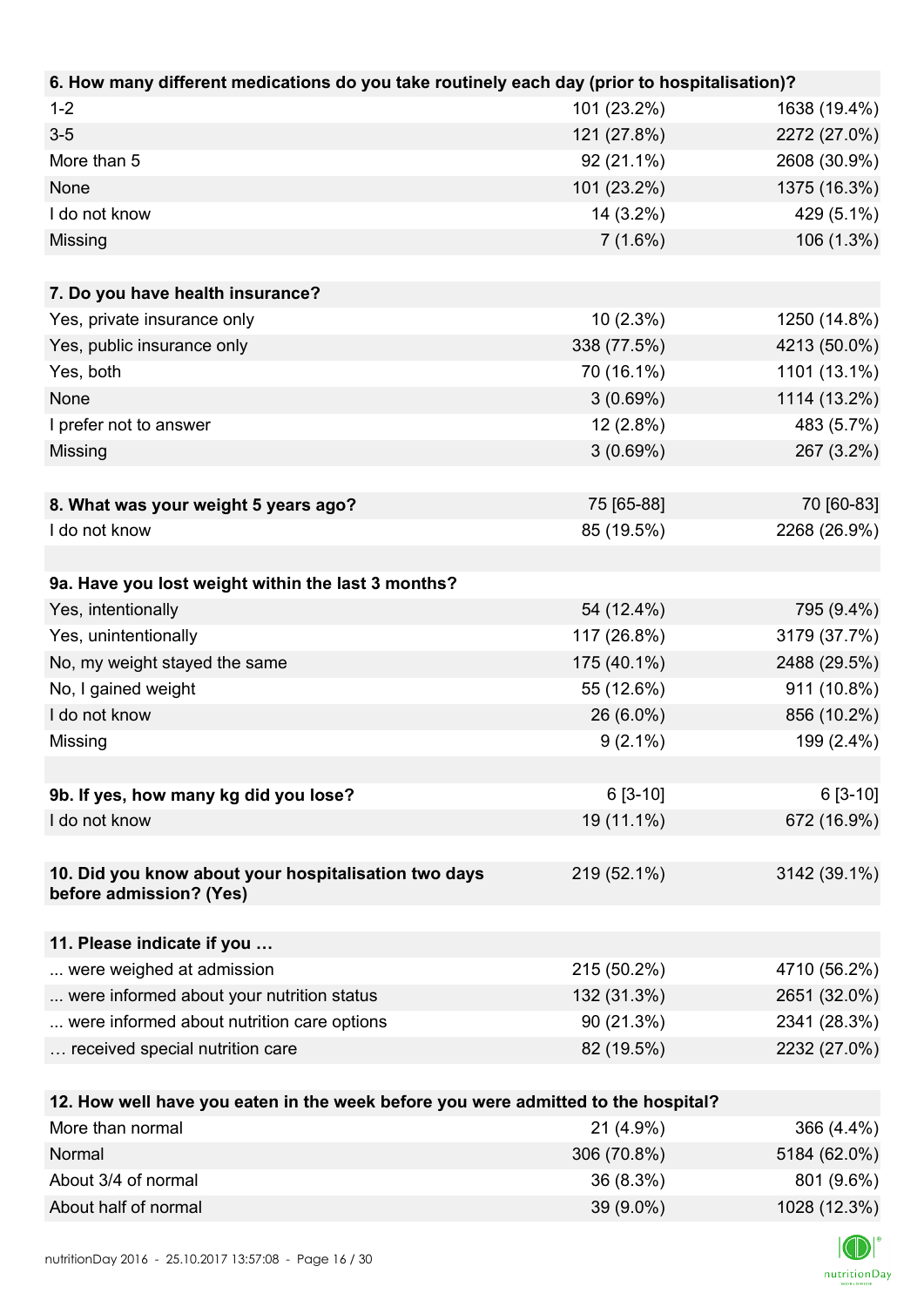| About a quarter to nearly nothing                                              | 26 (6.0%)   | 750 (9.0%)   |
|--------------------------------------------------------------------------------|-------------|--------------|
| I do not know                                                                  | 2(0.46%)    | 82 (0.98%)   |
| Missing                                                                        | 2(0.46%)    | 157 (1.9%)   |
|                                                                                |             |              |
| 13. In general, how satisfied are you with the food at the hospital?           |             |              |
| Very satisfied                                                                 | 218 (50.5%) | 2303 (27.5%) |
| Somewhat satisfied                                                             | 103 (23.8%) | 2525 (30.2%) |
| <b>Neutral</b>                                                                 | 60 (13.9%)  | 1669 (19.9%) |
| <b>Dissatisfied</b>                                                            | 19 (4.4%)   | 652 (7.8%)   |
| Very dissatisfied                                                              | $5(1.2\%)$  | 252 (3.0%)   |
| I do not know                                                                  | 22 (5.1%)   | 712 (8.5%)   |
| Missing                                                                        | $5(1.2\%)$  | 255 (3.0%)   |
|                                                                                |             |              |
| 14. Did you get any help with eating TODAY?                                    |             |              |
| Yes, from family or friends                                                    | $5(1.2\%)$  | 910 (10.9%)  |
| Yes, from hospital staff                                                       | 26 (6.0%)   | 544 (6.5%)   |
| <b>No</b>                                                                      | 375 (86.8%) | 6450 (77.1%) |
| I do not know                                                                  | $6(1.4\%)$  | 107 (1.3%)   |
| Missing                                                                        | 20 (4.6%)   | 357 (4.3%)   |
|                                                                                |             |              |
| 15. Were you able to eat without interruption TODAY?<br>(Yes)                  | 326 (79.7%) | 5869 (74.5%) |
|                                                                                |             |              |
|                                                                                |             |              |
| 16a. Please indicate how much hospital food you ate for lunch or dinner TODAY: |             |              |
| About all                                                                      | 240 (55.6%) | 4051 (48.4%) |
| 1/2                                                                            | 107 (24.8%) | 1966 (23.5%) |
| 1/4                                                                            | 34 (7.9%)   |              |
| Nothing                                                                        | 30 (6.9%)   | 975 (11.7%)  |
| Missing                                                                        | 21 (4.9%)   | 371 (4.4%)   |
|                                                                                |             | 1005 (12.0%) |
| 16b. The portion size of the meal I ordered TODAY was                          |             |              |
| Standard                                                                       | 320 (74.1%) | 5388 (64.4%) |
| Smaller                                                                        | 29 (6.7%)   | 778 (9.3%)   |
| Larger                                                                         | $2(0.46\%)$ | 328 (3.9%)   |
| I do not know                                                                  | 43 (10.0%)  | 848 (10.1%)  |
| Missing                                                                        | 38 (8.8%)   | 1026 (12.3%) |
|                                                                                |             |              |
| 17. If you did not eat everything of your meal, please tell us why:            |             |              |
| I did not like the type of food offered                                        | 13 (7.6%)   | 570 (14.4%)  |
| I did not like the smell/taste of the food                                     | 14 (8.2%)   | 443 (11.2%)  |
| The food did not fit my cultural/religious preferences                         | 1(0.58%)    | 47 (1.2%)    |
| The food was too hot                                                           | 1(0.58%)    | 14 (0.35%)   |
| The food was too cold                                                          | $2(1.2\%)$  | 86 (2.2%)    |
| Due to food allergy/intolerance                                                | $3(1.8\%)$  | 25 (0.63%)   |

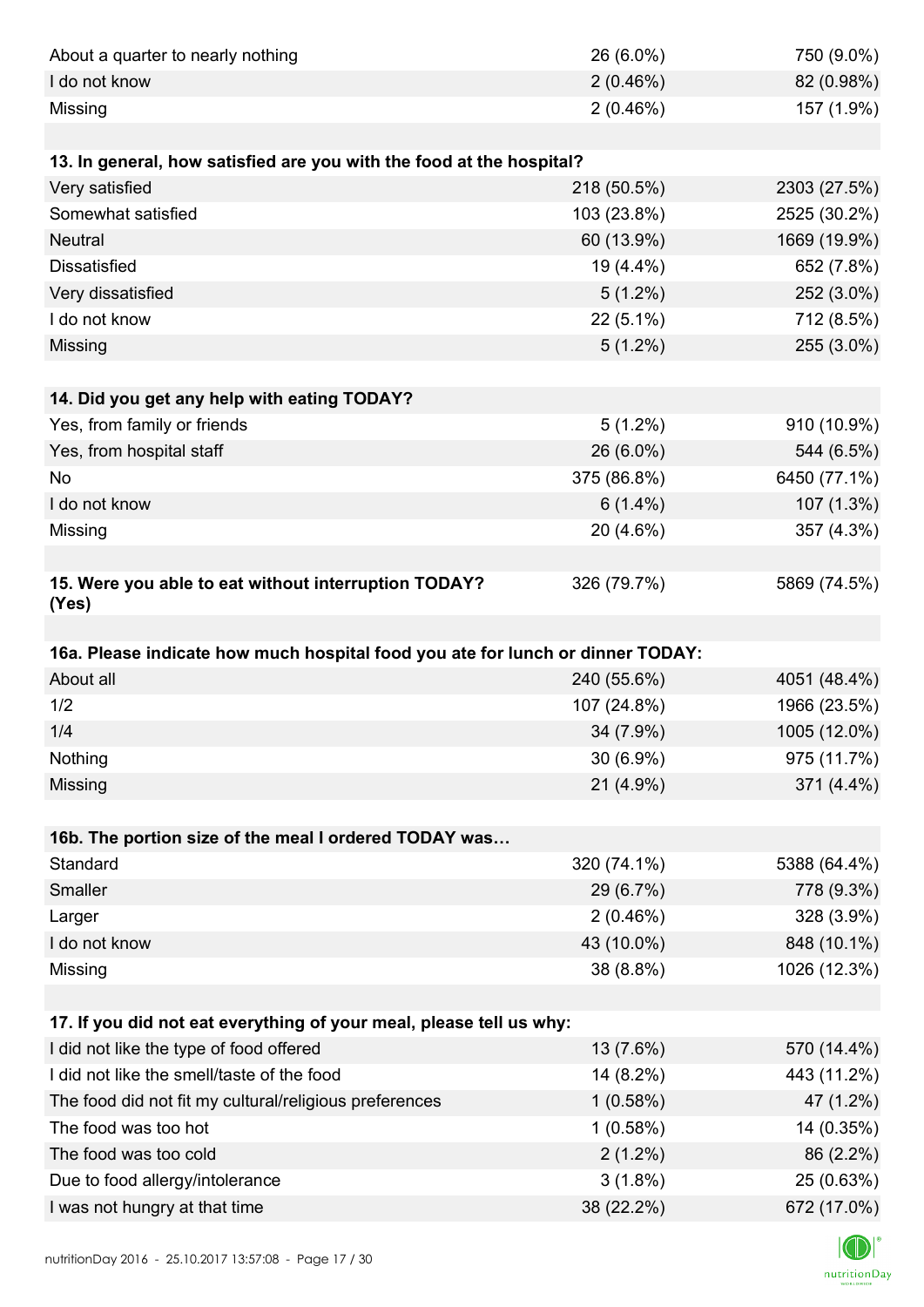| I do not have my usual appetite                                                      | 53 (31.0%)   | 1114 (28.2%) |
|--------------------------------------------------------------------------------------|--------------|--------------|
| I have problems chewing/swallowing                                                   | 17 (9.9%)    | 225 (5.7%)   |
| I normally eat less than what was served                                             | 47 (27.5%)   | 428 (10.8%)  |
| I had nausea/vomiting                                                                | 6(3.5%)      | 327 (8.3%)   |
| I was too tired                                                                      | 6(3.5%)      | 219 (5.5%)   |
| I cannot eat without help                                                            | $2(1.2\%)$   | 68 (1.7%)    |
| I was not allowed to eat                                                             | 18 (10.5%)   | 449 (11.4%)  |
| I had an exam, surgery, or test and missed my meal                                   | 11 $(6.4\%)$ | 234 (5.9%)   |
| I did not get requested food                                                         | $4(2.3\%)$   | 53 (1.3%)    |
| No answer given                                                                      | 16 (9.4%)    | 481 (12.2%)  |
|                                                                                      |              |              |
| 18. Enter the number of glasses/cups of the drinks you consumed in the last 24 hours |              |              |
| Water                                                                                | $5[2-7]$     | $3[2-5]$     |
| Tea                                                                                  | $3[1-5]$     | $1[0-2]$     |
| Coffee                                                                               | $2[1-3]$     | $1[0-2]$     |
| <b>Milk</b>                                                                          | $1 [0-1]$    | $1[0-1]$     |
| Fruit juice                                                                          | $1[1-4]$     | $1[0-2]$     |
| Soft drinks                                                                          | $1[0-2]$     | $0[0-1]$     |
| <b>Nutrition drink</b>                                                               | $0 [0-2]$    | $0 [0-1]$    |
| Other                                                                                | $1[0-2]$     | $0 [0-1]$    |
|                                                                                      |              |              |
| 19a. Did you eat any food apart from hospital food<br><b>TODAY?</b>                  | 86 (21.3%)   | 2048 (26.7%) |
| 19b. If yes, what did you eat?                                                       |              |              |
| Sweet snacks                                                                         | 31 (36.0%)   | 501 (24.5%)  |
| Salty snacks                                                                         | 5(5.8%)      | 273 (13.3%)  |
| Homemade food                                                                        | $9(10.5\%)$  | 302 (14.7%)  |
| Fruits                                                                               | 34 (39.5%)   | 724 (35.4%)  |
| Dairy products                                                                       | 10 (11.6%)   | 212 (10.4%)  |
| Food delivered/restaurant                                                            |              | 84 (4.1%)    |
| Sandwich                                                                             | $7(8.1\%)$   | 139 (6.8%)   |
| Other                                                                                | 11 (12.8%)   | 400 (19.5%)  |
|                                                                                      |              |              |
| 20. How has your food intake changed since your hospital admission?                  |              |              |
| Increased                                                                            | 42 (9.7%)    | 1138 (13.6%) |
| Decreased                                                                            | 152 (35.2%)  | 2694 (32.2%) |
| Stayed the same                                                                      | 185 (42.8%)  | 3504 (41.9%) |
| I do not know                                                                        | $35(8.1\%)$  | 582 (7.0%)   |
| Missing                                                                              | 18 (4.2%)    | 450 (5.4%)   |
|                                                                                      |              |              |
| 21. TODAY I feel                                                                     |              |              |
| Stronger than at admission                                                           | 169 (39.1%)  | 3635 (43.4%) |
| Weaker than at admission                                                             | 60 (13.9%)   | 1458 (17.4%) |
| Same as at admission                                                                 | 136 (31.5%)  | 2363 (28.2%) |
|                                                                                      |              |              |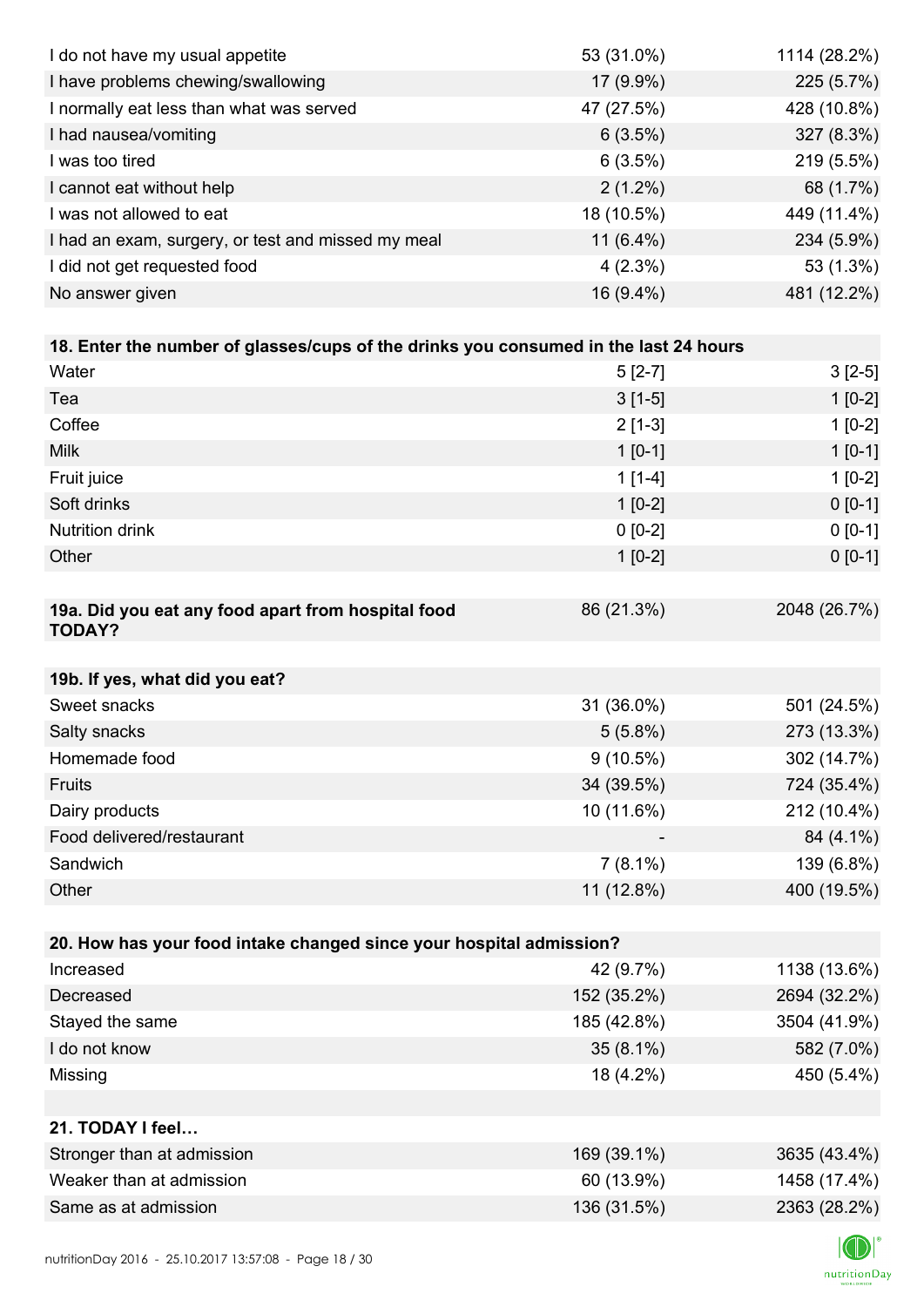| I was admitted today                                 | 27 (6.3%)   | 236 (2.8%)   |
|------------------------------------------------------|-------------|--------------|
| I do not know                                        | $30(6.9\%)$ | 454 (5.4%)   |
| Missing                                              | $10(2.3\%)$ | 222 (2.7%)   |
|                                                      |             |              |
| 22. Can you walk without assistance TODAY?           |             |              |
| <b>Yes</b>                                           | 316 (73.1%) | 4925 (58.9%) |
| No, only with assistance                             | 71 (16.4%)  | 2067 (24.7%) |
| No, I stay in bed                                    | 28 (6.5%)   | 929 (11.1%)  |
| Missing                                              | 17 (3.9%)   | 447 (5.3%)   |
|                                                      |             |              |
| 23. Did anyone help you complete this questionnaire? | 134 (32.1%) | 5634 (69.0%) |

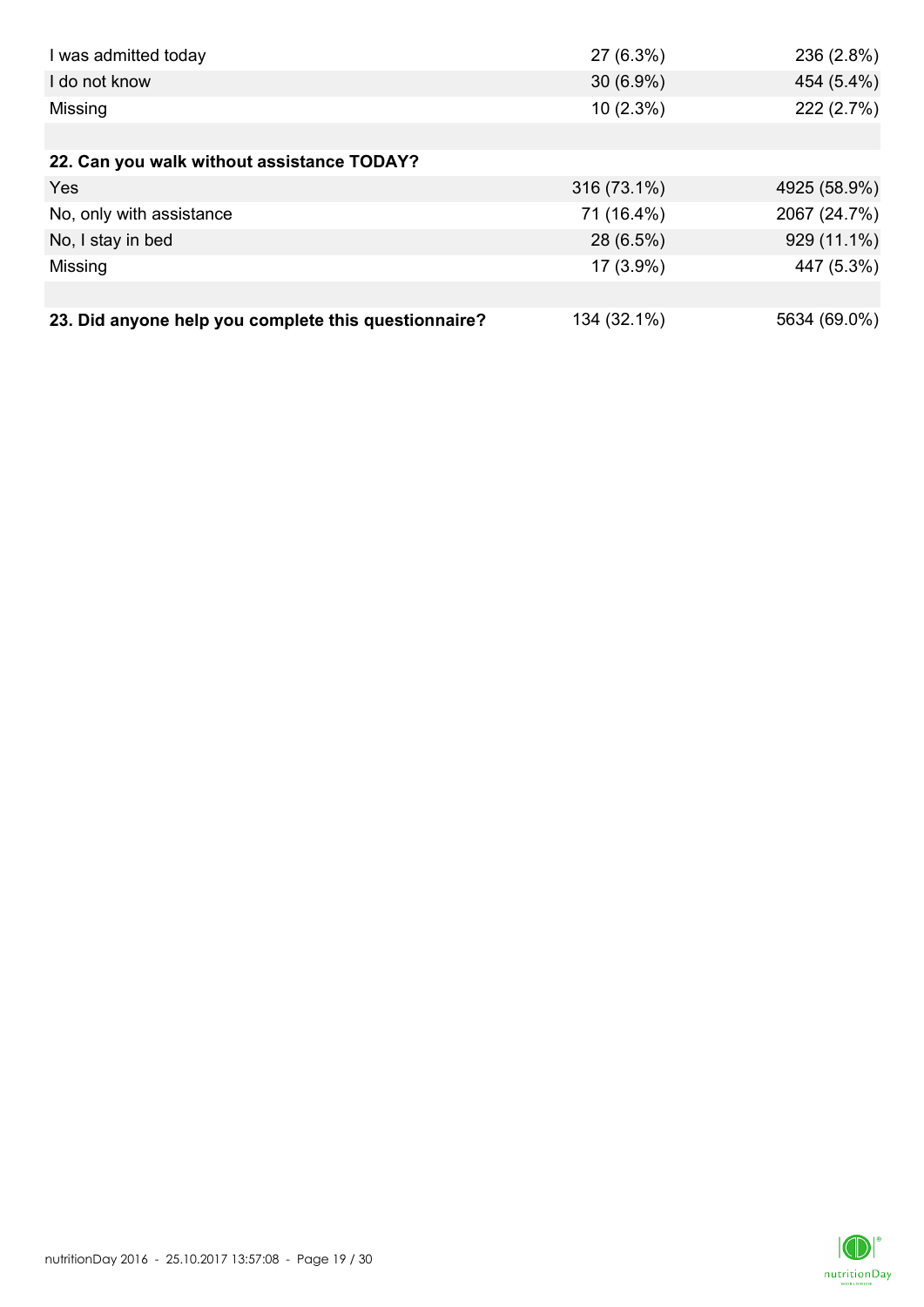# *V. Oncology: Unit organisation and structures ("Sheet 1 onco"):*

|                                                                           | <b>YOUR RESULTS</b> | <b>REFERENCE RESULTS</b> |
|---------------------------------------------------------------------------|---------------------|--------------------------|
| Number of units with cancer patients:                                     | 13                  | 113                      |
|                                                                           |                     |                          |
| <b>Computerized system in hospital:</b>                                   | 13 units (100%) YES | 109 units (96%) YES      |
|                                                                           |                     |                          |
| Nutritional treatment of cancer patients is part of<br>overall care plan  | 12 units (92%) YES  | 95 units (84%) YES       |
| <b>Nutritional treatment is considered</b>                                |                     |                          |
| Routinely                                                                 | $6(46,2\%)$         | 56 (49.6%)               |
| When patient asks                                                         | 7(53,8%)            | 29 (25.7%)               |
| When body weight loss > 10%                                               | 5(38,5%)            | 39 (34.5%)               |
| During palliative phase                                                   | 5(38,5%)            | 33 (29.2%)               |
| Other                                                                     |                     | 6(5.31%)                 |
| Missing                                                                   | 1(7,69%)            | 17 (15.0%)               |
|                                                                           |                     |                          |
| Nutritional treatment is not part of the<br>comprehensive approach due to |                     |                          |
| Lack of evidence                                                          |                     | 7(6.19%)                 |
| No knowledge of the field                                                 |                     | 7(6.19%)                 |
| No reimbursement                                                          |                     | 7(6.19%)                 |
| It feeds the tumour                                                       | ۰                   | 1(0.88%)                 |
| Other                                                                     |                     | 4(3.54%)                 |
|                                                                           |                     |                          |
| Nutritional therapy used for cancer patients                              |                     |                          |
| Nutrition according to nutrition plan                                     | 11 (84,6%)          | 64 (56.6%)               |
| Calculation of energy needs                                               | 11 (84,6%)          | 82 (72.6%)               |
| Monitoring patients intake and use of oral<br>supplements                 | 12 (92,3%)          | 99 (87.6%)               |
| <b>None</b>                                                               |                     | 4(3.54%)                 |
| Other                                                                     | 1(7,69%)            | 5(4.42%)                 |
| Missing                                                                   | 1(7,69%)            | 2(1.77%)                 |
|                                                                           |                     |                          |
| Nutritional therapy is not used due to                                    |                     |                          |
| Lack of evidence                                                          | -                   | 2(1.77%)                 |
| Lack of experience                                                        |                     | 6(5.31%)                 |
| No reimbursement                                                          |                     | 3(2.65%)                 |
| Lack of dietitians                                                        |                     | 8(7.08%)                 |
| Lack of other experts                                                     |                     | 3(2.65%)                 |
| Other                                                                     |                     | 1(0.88%)                 |
| Missing                                                                   | -                   |                          |

### **Assessment of parameters in cancer patients & methods used:**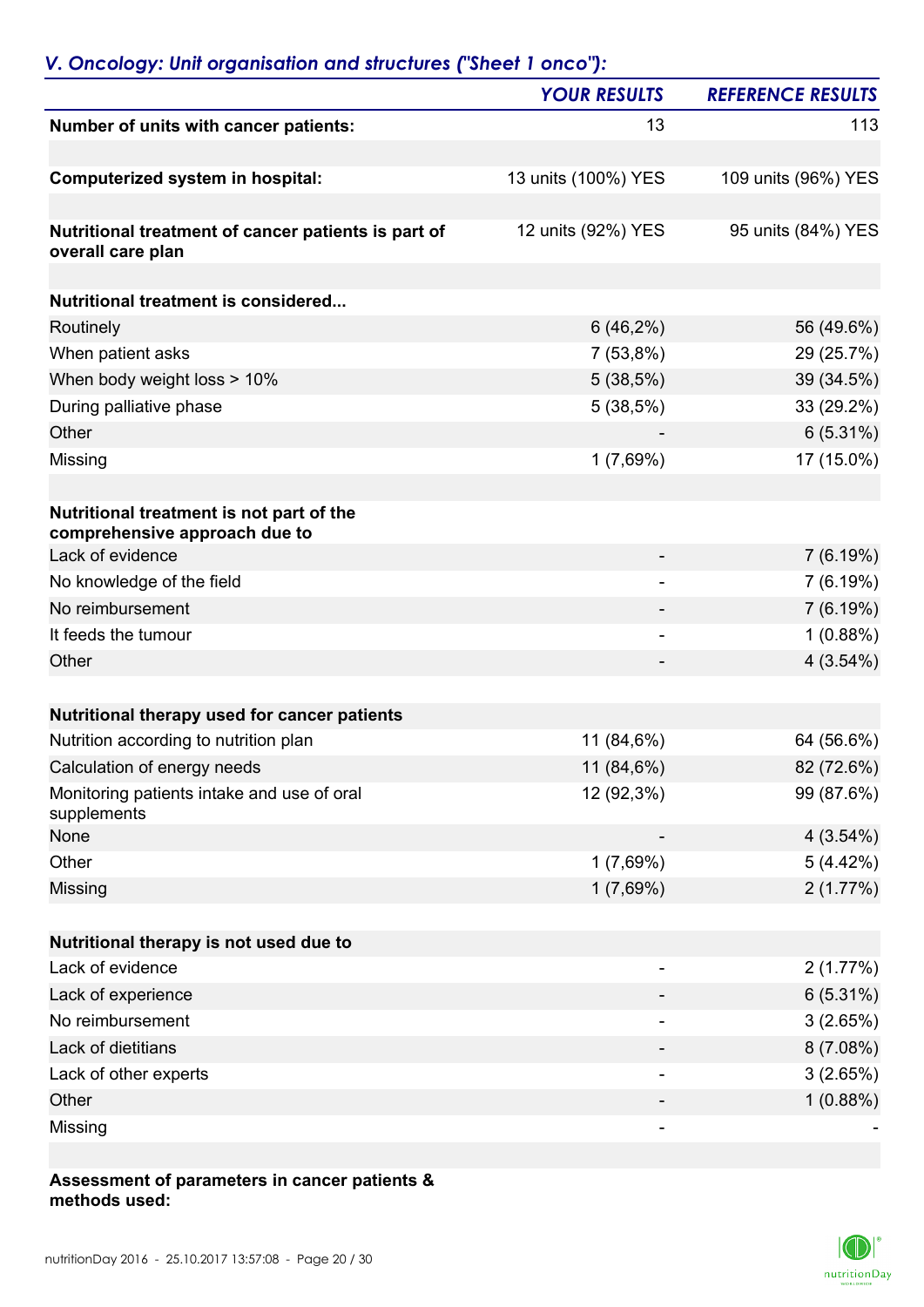| Anthropometry/Body composition: |             |            |
|---------------------------------|-------------|------------|
| <b>Body weight</b>              |             |            |
| Regularly                       | $9(69,2\%)$ | 75 (66.4%) |
| At chemotherapy                 | 1(7,69%)    | 12 (10.6%) |
| When necessary                  | 2(15,4%)    | 23 (20.4%) |
| <b>Never</b>                    |             | 1(0.88%)   |
| Unknown                         |             | 1(0.88%)   |
| Missing                         | 1(7,69%)    | 1(0.88%)   |
|                                 |             |            |
| Anthropometrics (circumference) |             |            |
| Regularly                       |             | 12 (10.6%) |
| At chemotherapy                 | 2(15,4%)    | 1(0.88%)   |
| When necessary                  | 1(7,69%)    | 40 (35.4%) |
| <b>Never</b>                    | $9(69,2\%)$ | 53 (46.9%) |
| Unknown                         |             | 1(0.88%)   |
| Missing                         | 1(7,69%)    | 6(5.31%)   |
|                                 |             |            |
| <b>BIA</b>                      |             |            |
| Regularly                       |             | 5 (4.42%)  |
| At chemotherapy                 |             |            |
| When necessary                  | $4(30,8\%)$ | 23 (20.4%) |
| <b>Never</b>                    | $8(61,5\%)$ | 77 (68.1%) |
| Unknown                         |             | 3(2.65%)   |
| Missing                         | 1(7,69%)    | 5(4.42%)   |
|                                 |             |            |
| <b>CT SCAN</b>                  |             |            |
| Regularly                       | 1(7,69%)    | 6(5.31%)   |
| At chemotherapy                 |             | 1(0.88%)   |
| When necessary                  | 2(15,4%)    | 29 (25.7%) |
| <b>Never</b>                    | $9(69,2\%)$ | 70 (61.9%) |
| Unknown                         |             | 3(2.65%)   |
| <b>Missing</b>                  | 1(7,69%)    | 4(3.54%)   |
|                                 |             |            |
| <b>DEXA</b>                     |             |            |
| Regularly                       |             | 2(1.77%)   |
| At chemotherapy                 |             |            |
| When necessary                  | $3(23,1\%)$ | 15 (13.3%) |
| <b>Never</b>                    | $9(69,2\%)$ | 83 (73.5%) |
| Unknown                         |             | 8(7.08%)   |
| Missing                         | 1(7,69%)    | 5(4.42%)   |
|                                 |             |            |
| Other (body composition)        |             |            |

Regularly 1 (0.88%)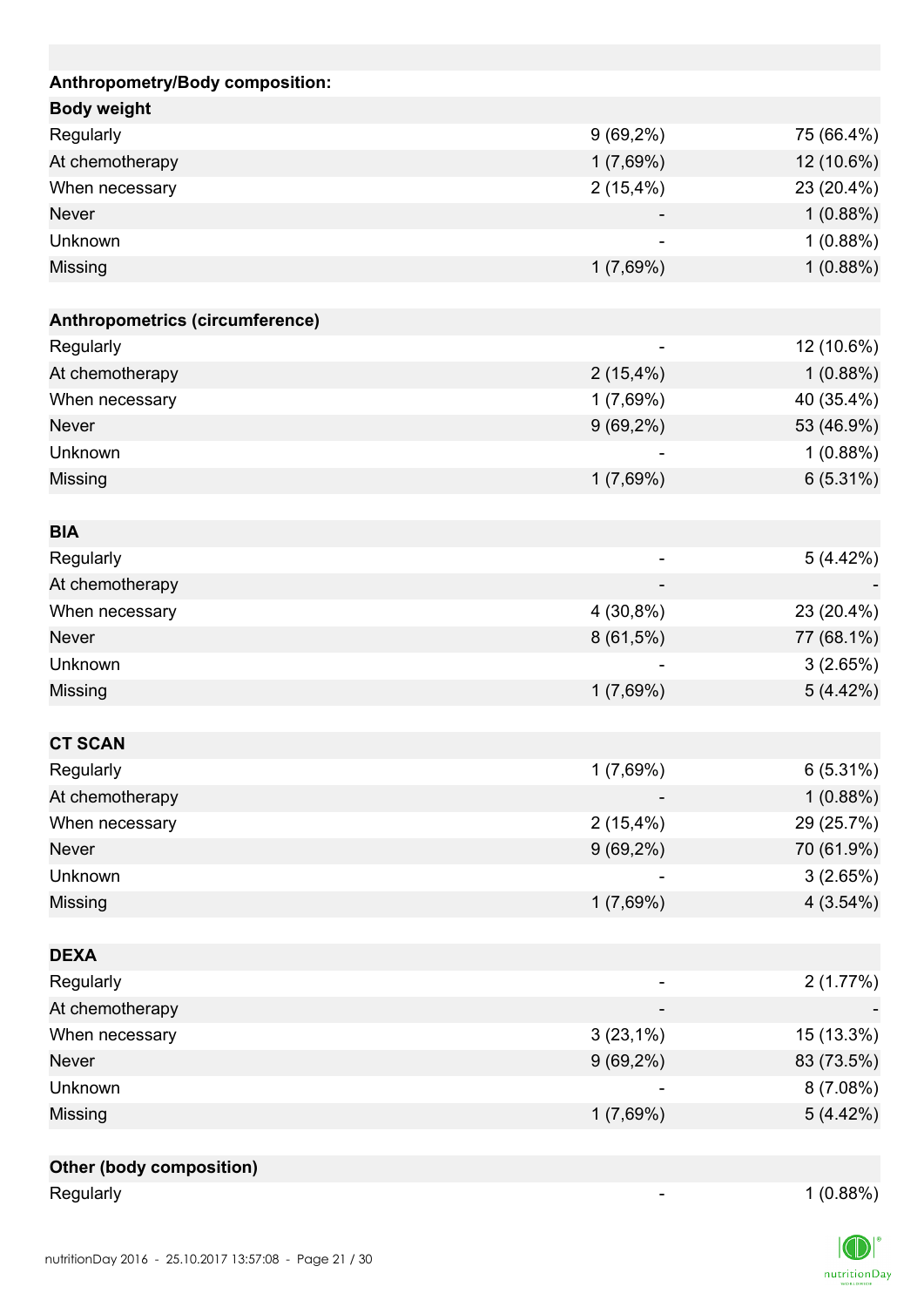| At chemotherapy                      |                          |             |
|--------------------------------------|--------------------------|-------------|
| When necessary                       | 2(15,4%)                 | 16 (14.2%)  |
| <b>Never</b>                         | $8(61,5\%)$              | 40 (35.4%)  |
| Unknown                              | $2(15,4\%)$              | 19 (16.8%)  |
| Missing                              | 1(7,69%)                 | 37 (32.7%)  |
|                                      |                          |             |
| <b>Body function:</b>                |                          |             |
| Handgrip                             |                          |             |
| Regularly                            |                          | 6(5.31%)    |
| At chemotherapy                      | $\overline{\phantom{0}}$ | 1(0.88%)    |
| When necessary                       | $3(23,1\%)$              | 36 (31.9%)  |
| Never                                | $9(69,2\%)$              | 60 (53.1%)  |
| Unknown                              |                          | 4(3.54%)    |
| Missing                              | 1(7,69%)                 | 6(5.31%)    |
|                                      |                          |             |
| 6-minutes walking test               |                          |             |
| Regularly                            |                          | 3(2.65%)    |
| At chemotherapy                      |                          |             |
| When necessary                       | $3(23,1\%)$              | 32 (28.3%)  |
| Never                                | $8(61,5\%)$              | 66 (58.4%)  |
| Unknown                              | 1(7,69%)                 | 5(4.42%)    |
| Missing                              | 1(7,69%)                 | 7(6.19%)    |
|                                      |                          |             |
| <b>Other (body function)</b>         |                          |             |
| Regularly                            |                          | $4(3.54\%)$ |
| At chemotherapy                      |                          |             |
| When necessary                       | $3(23,1\%)$              | 22 (19.5%)  |
| Never                                | $8(61,5\%)$              | 45 (39.8%)  |
| Unknown                              | 1(7,69%)                 | 15 (13.3%)  |
| Missing                              | 1(7,69%)                 | 27 (23.9%)  |
|                                      |                          |             |
| Nutritional requirements, calculated |                          |             |
| Regularly                            | $2(15,4\%)$              | 32 (28.3%)  |
| At chemotherapy                      |                          |             |
| When necessary                       | 10 (76,9%)               | 64 (56.6%)  |
| Never                                |                          | 5(4.42%)    |
| Unknown                              |                          |             |
| Missing                              | 1(7,69%)                 | 12 (10.6%)  |
|                                      |                          |             |
| <b>Nutritional intake:</b>           |                          |             |
| <b>Every meal</b>                    |                          |             |
| Regularly                            | 1(7,69%)                 | 31 (27.4%)  |
| At chemotherapy                      |                          | 1(0.88%)    |
| When necessary                       | $9(69,2\%)$              | 49 (43.4%)  |

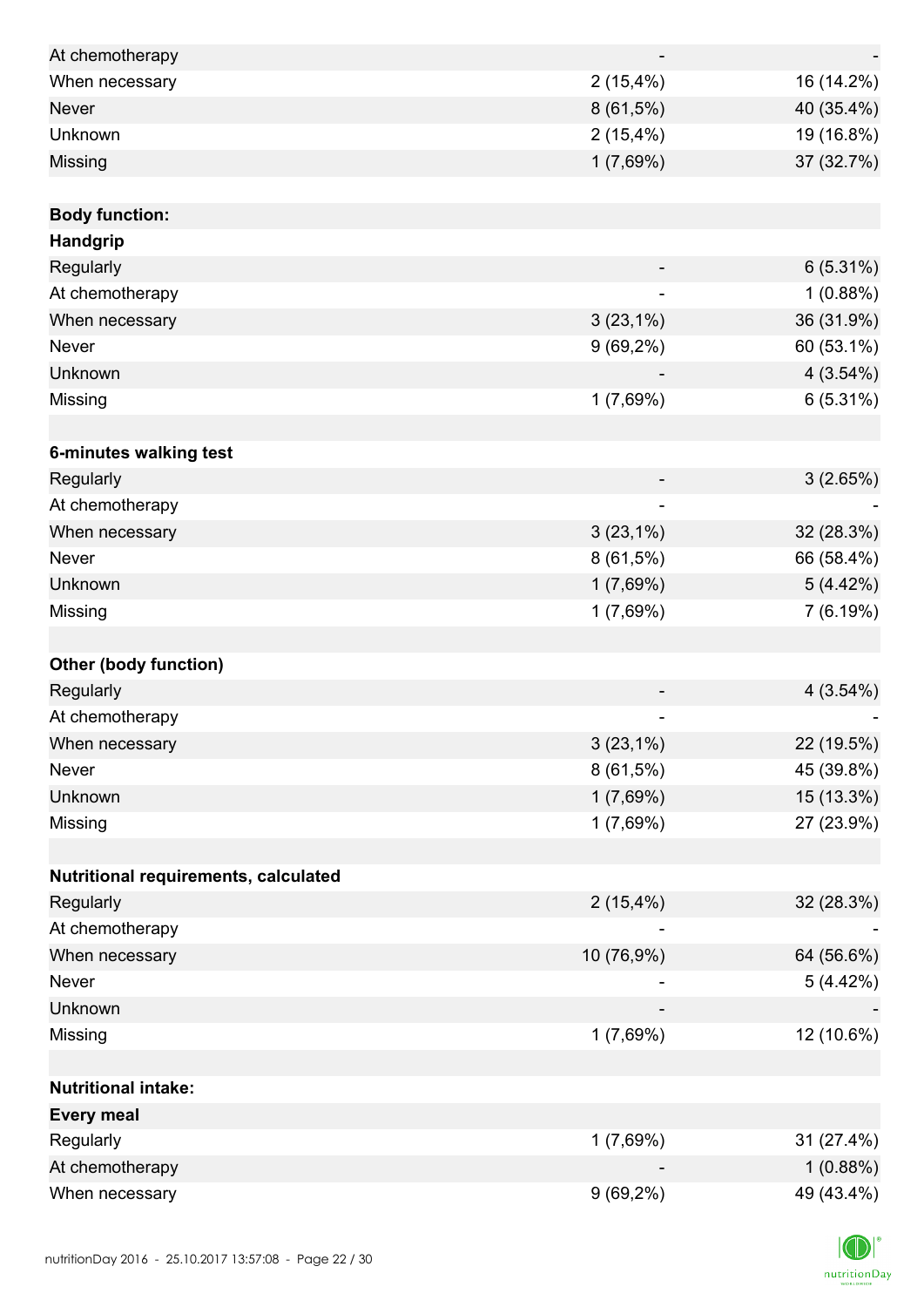| Never                        | $2(15,4\%)$ | 13 (11.5%) |
|------------------------------|-------------|------------|
| Unknown                      |             | 6(5.31%)   |
| Missing                      | 1(7,69%)    | 13 (11.5%) |
|                              |             |            |
| 1 meal per day               |             |            |
| Regularly                    | 2(15,4%)    | 12 (10.6%) |
| At chemotherapy              |             | 1(0.88%)   |
| When necessary               | 8(61,5%)    | 34 (30.1%) |
| <b>Never</b>                 | $2(15,4\%)$ | 19 (16.8%) |
| Unknown                      |             | 9(7.96%)   |
| Missing                      | 1(7,69%)    | 38 (33.6%) |
|                              |             |            |
| 2 meals per day              |             |            |
| Regularly                    | $2(15,4\%)$ | 12 (10.6%) |
| At chemotherapy              |             |            |
| When necessary               | $8(61,5\%)$ | 33 (29.2%) |
| <b>Never</b>                 | $2(15,4\%)$ | 20 (17.7%) |
| Unknown                      |             | 9(7.96%)   |
| Missing                      | 1(7,69%)    | 39 (34.5%) |
|                              |             |            |
| 24h recall                   |             |            |
| Regularly                    | $1(7,69\%)$ | 27 (23.9%) |
| At chemotherapy              |             | 2(1.77%)   |
| When necessary               | 7(53,8%)    | 40 (35.4%) |
| Never                        | 4 (30,8%)   | 12 (10.6%) |
| Unknown                      |             | 7(6.19%)   |
| Missing                      | 1(7,69%)    | 25 (22.1%) |
|                              |             |            |
| Other (nutritional intake)   |             |            |
| Regularly                    |             | 2(1.77%)   |
| At chemotherapy              |             |            |
| When necessary               | 2(15,4%)    | 16 (14.2%) |
| Never                        | 7(53,8%)    | 22 (19.5%) |
| Unknown                      |             | 17 (15.0%) |
| Missing                      | $4(30,8\%)$ | 56 (49.6%) |
|                              |             |            |
| Questionnaire completed by   |             |            |
| <b>Dietitian</b>             | 1(7,69%)    | 40 (35.4%) |
| <b>Nurse</b>                 | $9(69,2\%)$ | 29 (25.7%) |
| Physician                    | 2(15,4%)    | 38 (33.6%) |
| <b>Nutritional scientist</b> |             | 5(4.42%)   |
| Other                        |             |            |
| Missing                      | 1(7,69%)    | 1(0.88%)   |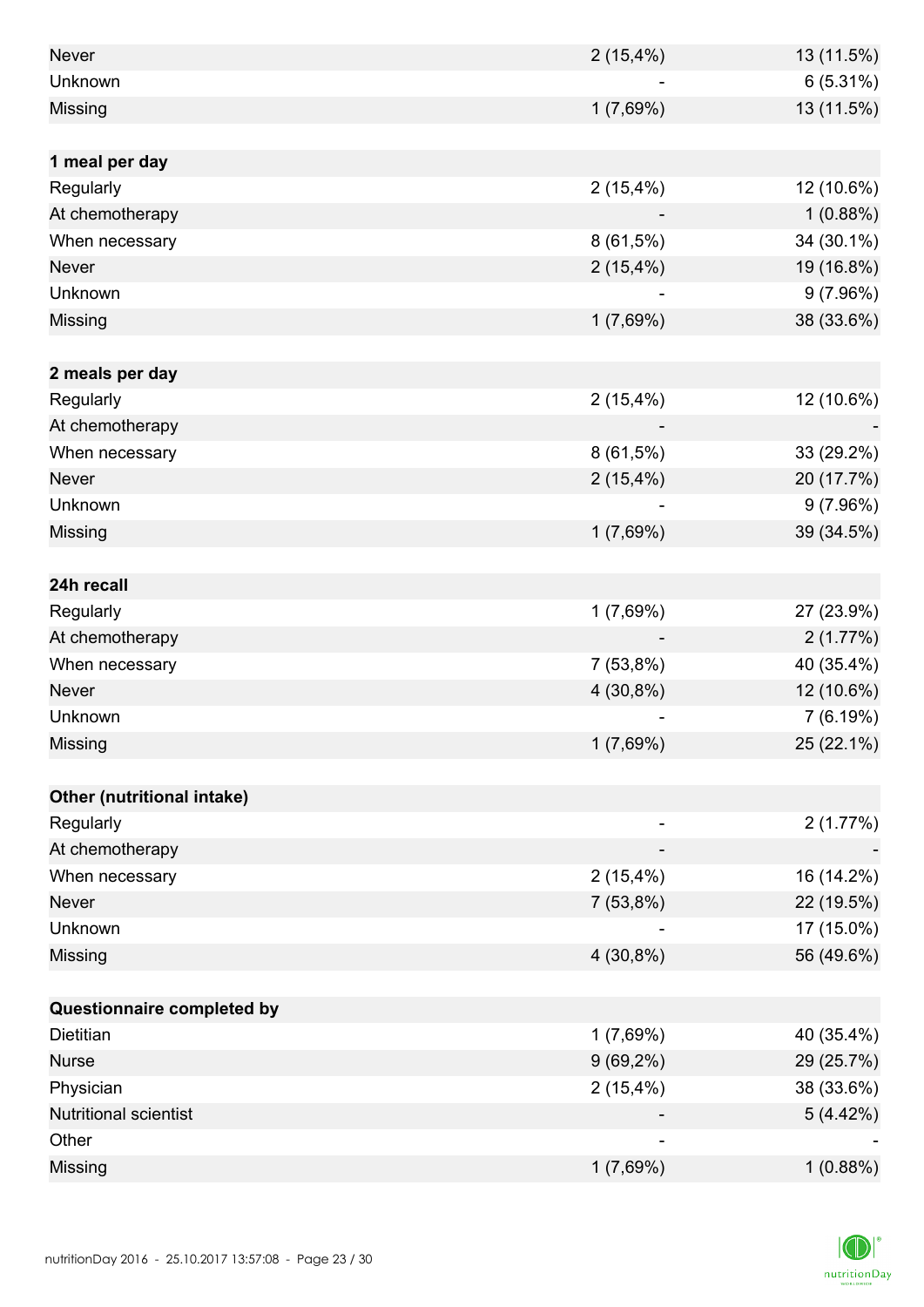|                                             | <b>YOUR RESULTS</b> | <b>REFERENCE RESULTS</b> |
|---------------------------------------------|---------------------|--------------------------|
| Number of patients completing Sheet 2_onco: | 65                  | 959                      |
| Demographic data:                           |                     |                          |
| Age (years)                                 | 69 [36-117]         | 66 [18-96]               |
| Female gender                               | 28 (43,1%)          | 378 (39.4%)              |
| Weight (kg)                                 | $76,4 \pm 16,9$     | $65.1 \pm 16.5$          |
| Height (cm)                                 | $171,7 \pm 9,0$     | $165.9 \pm 9.9$          |
| BMI (kg/m2)                                 | $25,8 \pm 5,0$      | $23.7 \pm 4.7$           |
| Outpatient (o)/Ward (w)                     |                     |                          |
| Outpatient(o)                               | $1(1,54\%)$         | 63 (6.57%)               |
| Ward (w)                                    | 64 (98,5%)          | 892 (93.0%)              |
| Missing                                     |                     | $4(0.42\%)$              |
|                                             |                     |                          |
| <b>Goal of Therapy</b><br>Curative          | 39 (60,0%)          | 554 (57.8%)              |
| Palliative                                  |                     | 343 (35.8%)              |
| Terminal                                    | 22 (33,8%)          |                          |
|                                             |                     | 37 (3.86%)               |
| Missing                                     | 4(6,15%)            | 25 (2.61%)               |
| <b>Reason for admission</b>                 |                     |                          |
| Clinical diagnostics                        | 14 (21,5%)          | 104 (10.8%)              |
| Therapy                                     | 35 (53,8%)          | 469 (48.9%)              |
| Surgery related                             | $9(13,8\%)$         | 200 (20.9%)              |
| <b>Treatment complications</b>              |                     | 119 (12.4%)              |
| Poor health status                          | $7(10,8\%)$         | 118 (12.3%)              |
| Independent care difficult                  |                     | 6(0.63%)                 |
| Missing                                     |                     |                          |
| <b>Present cancer diagnosis</b>             |                     |                          |
| <b>Breast</b>                               | 4(6,15%)            | 51 (5.32%)               |
| Colon, rectum                               | 5(7,69%)            | 163 (17.0%)              |
| Prostate                                    |                     | 29 (3.02%)               |
| Lung                                        | 13 (20,0%)          | 75 (7.82%)               |
| Skin                                        | 2(3,08%)            | $4(0.42\%)$              |
| Kidney/bladder                              | $1(1,54\%)$         | 30(3.13%)                |
| Gastric/oesophageal                         | 6(9,23%)            | 144 (15.0%)              |
| Pancreas                                    | $1(1,54\%)$         | 63 (6.57%)               |
| Lymphoma                                    | $9(13,8\%)$         | 94 (9.80%)               |
| Ears nose throat (ENT)                      | 3(4,62%)            | 41 (4.28%)               |
| Leukaemia                                   | 12 (18,5%)          | 74 (7.72%)               |
| Genital tract                               |                     | 32 (3.34%)               |

## *V. Oncology: Cancer patients - Diagnosis & therapy ("Sheet 2 onco"):*

 $\Box$  $\label{eq:2} \mathsf{nutritionDay}$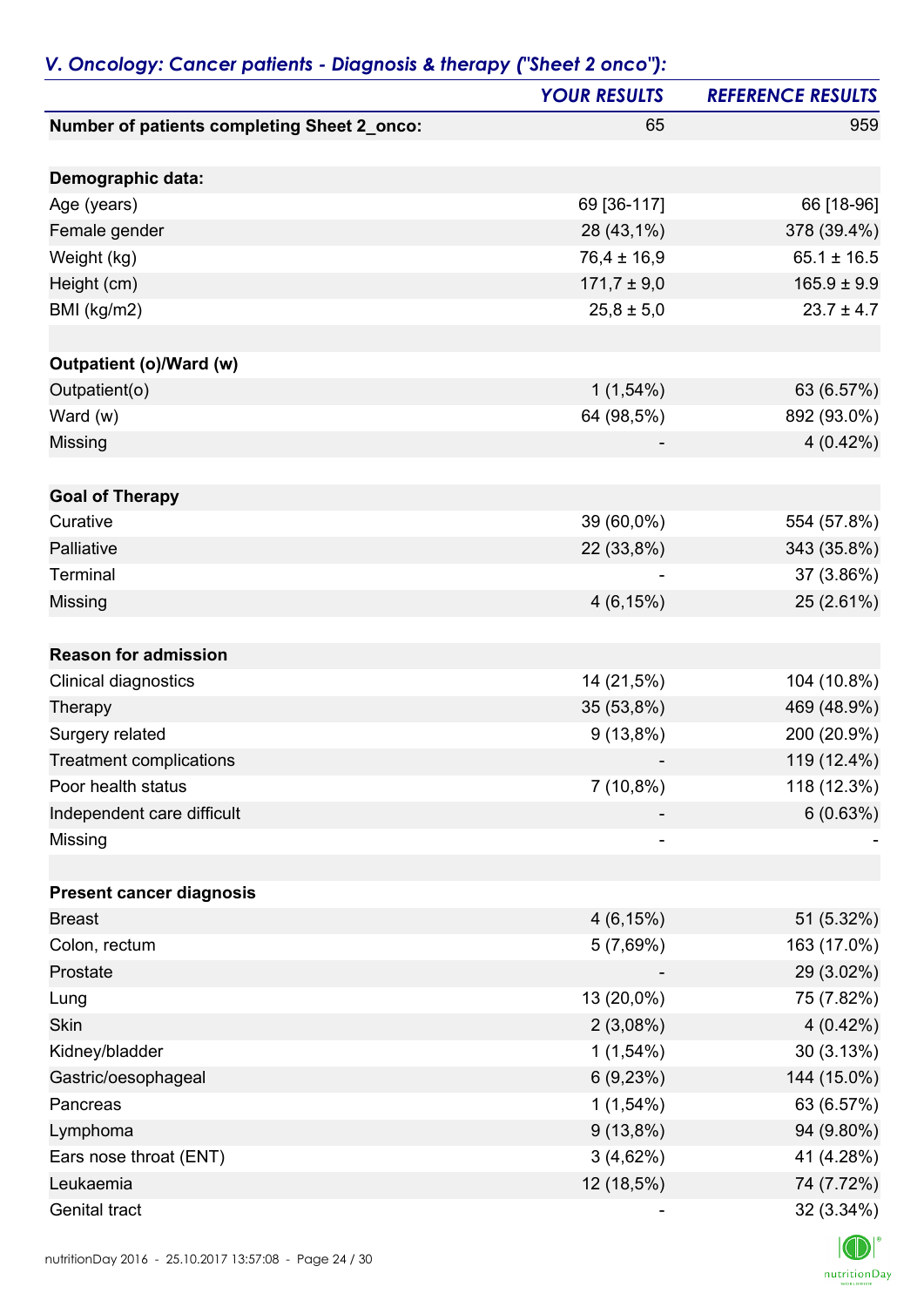| Liver                          |                          | 103 (10.7%) |
|--------------------------------|--------------------------|-------------|
| Sarcoma                        | $\overline{\phantom{a}}$ | 8(0.83%)    |
| <b>Brain</b>                   |                          | 11 (1.15%)  |
| Testicular                     |                          |             |
| Other                          | 10 (15,4%)               | 73 (7.61%)  |
| Missing                        | $1(1,54\%)$              | 11 (1.15%)  |
|                                |                          |             |
| <b>Time since diagnosis</b>    |                          |             |
| 0-2 months                     | 20 (30,8%)               | 344 (35.9%) |
| 3-5 months                     | 14 (21,5%)               | 159 (16.6%) |
| 6-12 months                    | $7(10,8\%)$              | 152 (15.8%) |
| 1-2 years                      | 13 (20,0%)               | 118 (12.3%) |
| 2-4 years                      | 5(7,69%)                 | 77 (8.03%)  |
| > 4 years                      | 4(6,15%)                 | 87 (9.07%)  |
| Missing                        | $1(1,54\%)$              | 19 (1.98%)  |
|                                |                          |             |
| <b>Cancer staging</b>          |                          |             |
| 0=Carcinoma in situ            | 4(6,15%)                 | 35 (3.65%)  |
| I=Localized                    | 6(9,23%)                 | 202 (21.1%) |
| II=Early locally advanced      | 15 (23,1%)               | 159 (16.6%) |
| III=Late locally advanced      | 2(3,08%)                 | 168 (17.5%) |
| IV=Metastasised                | 17 (26,2%)               | 287 (29.9%) |
| Missing                        | 21 (32,3%)               | 108 (11.3%) |
|                                |                          |             |
| Time since first therapy start |                          |             |
| No therapy                     | 5(7,69%)                 | 125 (13.0%) |
| Tumour staging/diagnosis       | $8(12,3\%)$              | 63 (6.57%)  |
| 0-2 months                     | 23 (35,4%)               | 267 (27.8%) |
| 3-5 months                     | $9(13,8\%)$              | 128 (13.3%) |
| 6-12 months                    | 5(7,69%)                 | 135 (14.1%) |
| 1-2 years                      | 10 (15,4%)               | 90 (9.38%)  |
| 2-4 years                      | $1(1,54\%)$              | 59 (6.15%)  |
| > 4 years                      | 3(4,62%)                 | 98 (10.2%)  |
| Missing                        | $1(1,54\%)$              | 16 (1.67%)  |
|                                |                          |             |
| <b>Therapy situation</b>       |                          |             |
| Diagnosis                      | 14 (21,5%)               | 107 (11.2%) |
| Chemotherapy 1st line          | 22 (33,8%)               | 175 (18.2%) |
| Chemotherapy > 1st line        | 12 (18,5%)               | 142 (14.8%) |
| Radiotherapy                   | $8(12,3\%)$              | 67 (6.99%)  |
| Target therapy                 | 2(3,08%)                 | 30 (3.13%)  |
| Hormone therapy                |                          | 12 (1.25%)  |
| Palliative                     | 4(6,15%)                 | 108 (11.3%) |
| Surgery                        | 10 (15,4%)               | 322 (33.6%) |

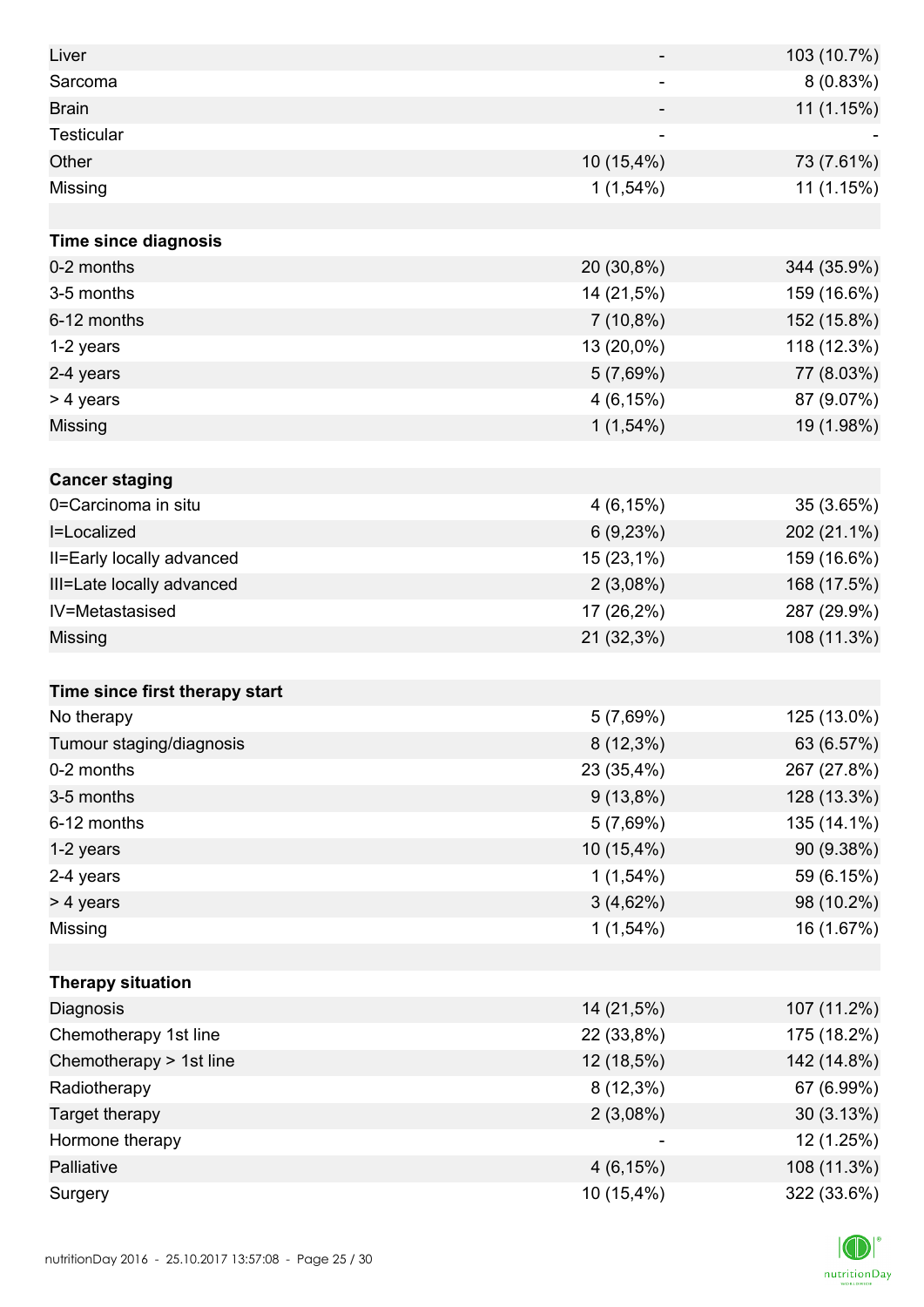| Cancer related complications                                   |              | 57 (5.94%)  |
|----------------------------------------------------------------|--------------|-------------|
| Therapy related complications                                  |              | 36 (3.75%)  |
| Missing                                                        | $1(1,54\%)$  | 13 (1.36%)  |
|                                                                |              |             |
| <b>Infections</b>                                              |              |             |
| <b>None</b>                                                    | 54 (83,1%)   | 731 (76.2%) |
| Local                                                          | $4(6, 15\%)$ | 136 (14.2%) |
| General                                                        | 6(9,23%)     | 70 (7.30%)  |
| Missing                                                        | $1(1,54\%)$  | 22 (2.29%)  |
|                                                                |              |             |
| <b>Nutrition Treatment</b>                                     |              |             |
| No special diet                                                | 43 (66,2%)   | 453 (47.2%) |
| Individualized diet plan                                       | 10 (15,4%)   | 228 (23.8%) |
| Energy rich/protein rich ONS                                   | $7(10,8\%)$  | 120 (12.5%) |
| Enteral nutrition (via NGT/PEG)                                | $1(1,54\%)$  | 52 (5.42%)  |
| Parenteral nutrition                                           | 3(4,62%)     | 128 (13.3%) |
| ONS enriched with special nutrients                            | 2(3,08%)     | 19 (1.98%)  |
| Special nutrients (EPA, branched chained amino                 |              | 7(0.73%)    |
| acids, glutamine, arginine, carnitine)<br>Personal preferences | $1(1,54\%)$  | 109 (11.4%) |
| Counselling                                                    | 2(3,08%)     | 54 (5.63%)  |
| Other                                                          | 3(4,62%)     | 27 (2.82%)  |
| Missing                                                        |              |             |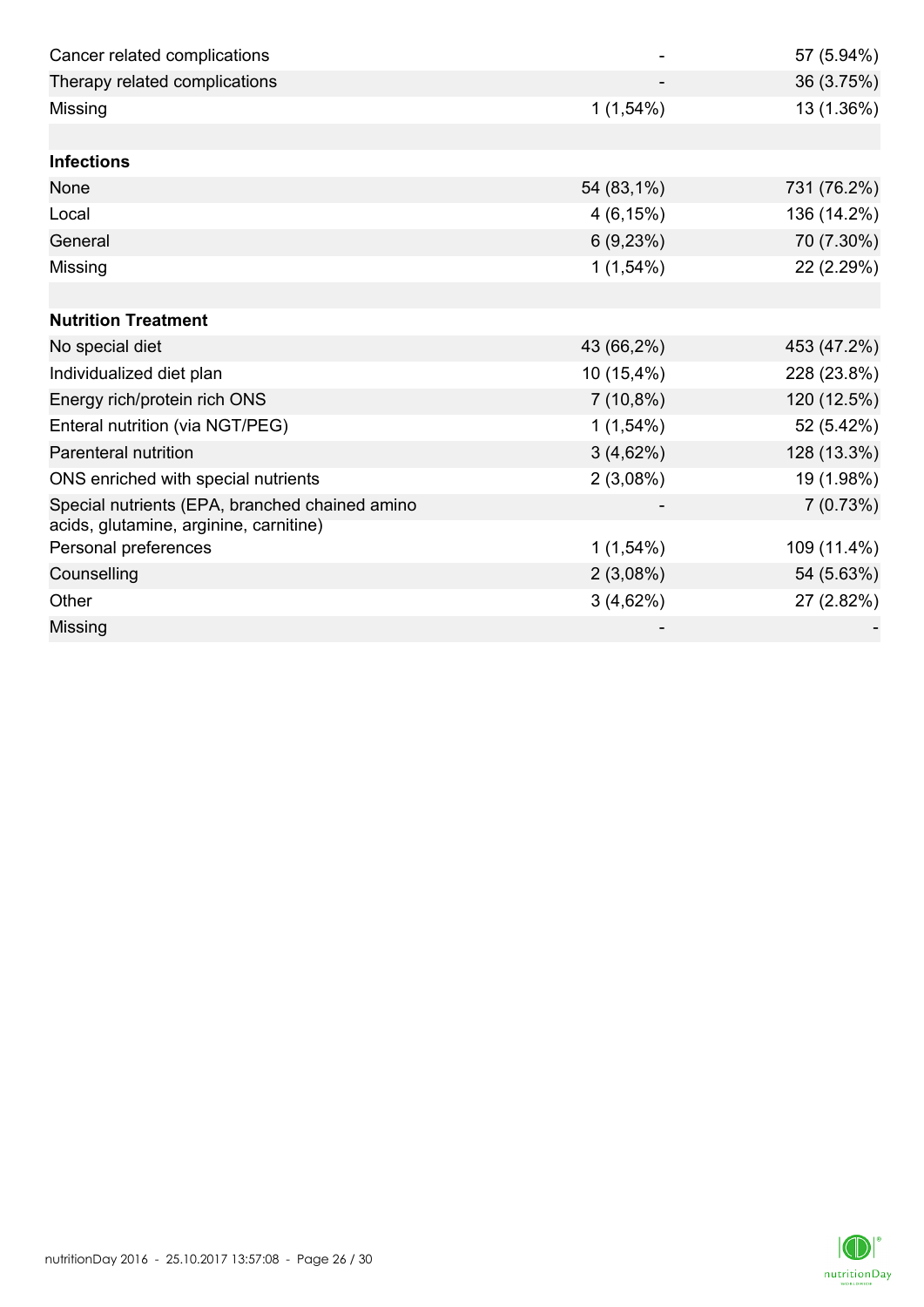|                                             | <b>YOUR RESULTS</b> | <b>REFERENCE RESULTS</b> |
|---------------------------------------------|---------------------|--------------------------|
| Number of patients completing Sheet 3_onco: | 61                  | 951                      |
|                                             |                     |                          |
| Body weight prior to becoming ill           | 80 [50-142]         | 70 [22-180]              |
|                                             |                     |                          |
| <b>Actual body weight</b>                   | 74 [42-126]         | 63 [21-128]              |
|                                             |                     |                          |
| Change in weight was                        |                     |                          |
| Intentional                                 | 6(9,23%)            | 31 (3.23%)               |
| Unintentional                               | 40 (61,5%)          | 607 (63.3%)              |
| Weight is stable                            | 5(7,69%)            | 154 (16.1%)              |
| Missing                                     | 4(6,15%)            | 30 (3.13%)               |
|                                             |                     |                          |
| During the last week                        |                     |                          |
| Patients who have had pain:                 |                     |                          |
| Not at all                                  | 20 (30,8%)          | 329 (34.3%)              |
| A little                                    | 13 (20,0%)          | 263 (27.4%)              |
| Quite a bit                                 | 13 (20,0%)          | 161 (16.8%)              |
| Very much                                   | $9(13,8\%)$         | 107 (11.2%)              |
| Missing                                     | $8(12,3\%)$         | 87 (9.07%)               |
| Patients who needed a rest:                 |                     |                          |
| Not at all                                  | 10 (15,4%)          | 230 (24.0%)              |
|                                             |                     |                          |
| A little                                    | 11 (16,9%)          | 279 (29.1%)              |
| Quite a bit                                 | 12 (18,5%)          | 212 (22.1%)              |
| Very much                                   | 21 (32,3%)          | 125 (13.0%)              |
| Missing                                     | $9(13,8\%)$         | 95 (9.91%)               |
| Patients who felt weak:                     |                     |                          |
| Not at all                                  | 14 (21,5%)          | 228 (23.8%)              |
| A little                                    | $8(12,3\%)$         | 266 (27.7%)              |
| Quite a bit                                 | 13 (20,0%)          | 224 (23.4%)              |
| Very much                                   | 19 (29,2%)          | 135 (14.1%)              |
| Missing                                     | $10(15,4\%)$        | 92 (9.59%)               |
|                                             |                     |                          |
| Patients who felt depressed:                |                     |                          |
| Not at all                                  | 19 (29,2%)          | 348 (36.3%)              |
| A little                                    | 11 (16,9%)          | 303 (31.6%)              |
| Quite a bit                                 | $7(10,8\%)$         | 125 (13.0%)              |
| Very much                                   | 16 (24,6%)          | 72 (7.51%)               |
| Missing                                     | $9(13,8\%)$         | 89 (9.28%)               |

## *V. Oncology: Cancer patients - Appetite, food intake & quality of life ("Sheet 3 onco"):*

### **Patients who were tired:**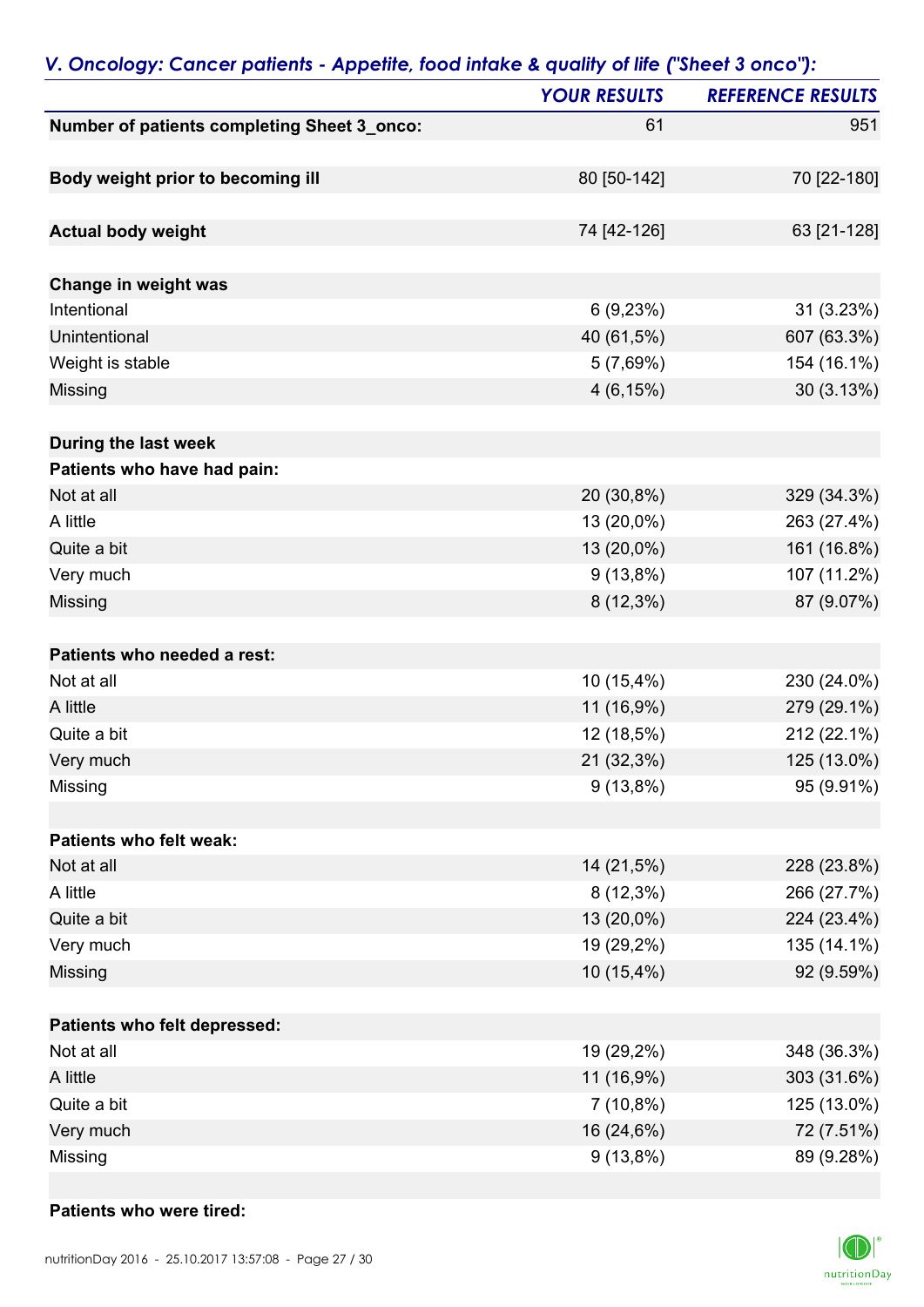| A little<br>13 (20,0%)<br>283 (29.5%)<br>Quite a bit<br>213 (22.2%)<br>10 (15,4%)<br>Very much<br>23 (35,4%)<br>116 (12.1%)<br>89 (9.28%)<br>Missing<br>$9(13,8\%)$<br>Patients whose pain interfered with their daily<br>activities:<br>22 (33,8%)<br>373 (38.9%)<br>Not at all<br>A little<br>6(9,23%)<br>220 (22.9%)<br>Quite a bit<br>11 (16,9%)<br>142 (14.8%)<br>Very much<br>14 (21,5%)<br>110 (11.5%)<br>94 (9.80%)<br>Missing<br>10 (15,4%)<br>Patients who lacked appetite:<br>Not at all<br>347 (36.2%)<br>25 (38,5%)<br>A little<br>12 (18,5%)<br>238 (24.8%)<br>Quite a bit<br>4(6,15%)<br>149 (15.5%)<br>Very much<br>12 (18,5%)<br>113 (11.8%)<br>95 (9.91%)<br>$9(13,8\%)$<br>Missing<br><b>Just now</b><br>Patients who have pain:<br>Not at all<br>31 (47,7%)<br>375 (39.1%)<br>A little<br>14 (21,5%)<br>304 (31.7%)<br>Quite a bit<br>122 (12.7%)<br>6(9,23%)<br>Very much<br>45 (4.69%)<br>5(7,69%) |
|--------------------------------------------------------------------------------------------------------------------------------------------------------------------------------------------------------------------------------------------------------------------------------------------------------------------------------------------------------------------------------------------------------------------------------------------------------------------------------------------------------------------------------------------------------------------------------------------------------------------------------------------------------------------------------------------------------------------------------------------------------------------------------------------------------------------------------------------------------------------------------------------------------------------------|
|                                                                                                                                                                                                                                                                                                                                                                                                                                                                                                                                                                                                                                                                                                                                                                                                                                                                                                                          |
|                                                                                                                                                                                                                                                                                                                                                                                                                                                                                                                                                                                                                                                                                                                                                                                                                                                                                                                          |
|                                                                                                                                                                                                                                                                                                                                                                                                                                                                                                                                                                                                                                                                                                                                                                                                                                                                                                                          |
|                                                                                                                                                                                                                                                                                                                                                                                                                                                                                                                                                                                                                                                                                                                                                                                                                                                                                                                          |
|                                                                                                                                                                                                                                                                                                                                                                                                                                                                                                                                                                                                                                                                                                                                                                                                                                                                                                                          |
|                                                                                                                                                                                                                                                                                                                                                                                                                                                                                                                                                                                                                                                                                                                                                                                                                                                                                                                          |
|                                                                                                                                                                                                                                                                                                                                                                                                                                                                                                                                                                                                                                                                                                                                                                                                                                                                                                                          |
|                                                                                                                                                                                                                                                                                                                                                                                                                                                                                                                                                                                                                                                                                                                                                                                                                                                                                                                          |
|                                                                                                                                                                                                                                                                                                                                                                                                                                                                                                                                                                                                                                                                                                                                                                                                                                                                                                                          |
|                                                                                                                                                                                                                                                                                                                                                                                                                                                                                                                                                                                                                                                                                                                                                                                                                                                                                                                          |
|                                                                                                                                                                                                                                                                                                                                                                                                                                                                                                                                                                                                                                                                                                                                                                                                                                                                                                                          |
|                                                                                                                                                                                                                                                                                                                                                                                                                                                                                                                                                                                                                                                                                                                                                                                                                                                                                                                          |
|                                                                                                                                                                                                                                                                                                                                                                                                                                                                                                                                                                                                                                                                                                                                                                                                                                                                                                                          |
|                                                                                                                                                                                                                                                                                                                                                                                                                                                                                                                                                                                                                                                                                                                                                                                                                                                                                                                          |
|                                                                                                                                                                                                                                                                                                                                                                                                                                                                                                                                                                                                                                                                                                                                                                                                                                                                                                                          |
|                                                                                                                                                                                                                                                                                                                                                                                                                                                                                                                                                                                                                                                                                                                                                                                                                                                                                                                          |
|                                                                                                                                                                                                                                                                                                                                                                                                                                                                                                                                                                                                                                                                                                                                                                                                                                                                                                                          |
|                                                                                                                                                                                                                                                                                                                                                                                                                                                                                                                                                                                                                                                                                                                                                                                                                                                                                                                          |
|                                                                                                                                                                                                                                                                                                                                                                                                                                                                                                                                                                                                                                                                                                                                                                                                                                                                                                                          |
|                                                                                                                                                                                                                                                                                                                                                                                                                                                                                                                                                                                                                                                                                                                                                                                                                                                                                                                          |
|                                                                                                                                                                                                                                                                                                                                                                                                                                                                                                                                                                                                                                                                                                                                                                                                                                                                                                                          |
|                                                                                                                                                                                                                                                                                                                                                                                                                                                                                                                                                                                                                                                                                                                                                                                                                                                                                                                          |
|                                                                                                                                                                                                                                                                                                                                                                                                                                                                                                                                                                                                                                                                                                                                                                                                                                                                                                                          |
|                                                                                                                                                                                                                                                                                                                                                                                                                                                                                                                                                                                                                                                                                                                                                                                                                                                                                                                          |
|                                                                                                                                                                                                                                                                                                                                                                                                                                                                                                                                                                                                                                                                                                                                                                                                                                                                                                                          |
|                                                                                                                                                                                                                                                                                                                                                                                                                                                                                                                                                                                                                                                                                                                                                                                                                                                                                                                          |
| 98 (10.2%)<br>$8(12,3\%)$<br>Missing                                                                                                                                                                                                                                                                                                                                                                                                                                                                                                                                                                                                                                                                                                                                                                                                                                                                                     |
|                                                                                                                                                                                                                                                                                                                                                                                                                                                                                                                                                                                                                                                                                                                                                                                                                                                                                                                          |
| Patients who need a rest:                                                                                                                                                                                                                                                                                                                                                                                                                                                                                                                                                                                                                                                                                                                                                                                                                                                                                                |
| 192 (20.0%)<br>Not at all<br>14 (21,5%)                                                                                                                                                                                                                                                                                                                                                                                                                                                                                                                                                                                                                                                                                                                                                                                                                                                                                  |
| A little<br>11 (16,9%)<br>322 (33.6%)                                                                                                                                                                                                                                                                                                                                                                                                                                                                                                                                                                                                                                                                                                                                                                                                                                                                                    |
| Quite a bit<br>11 (16,9%)<br>230 (24.0%)                                                                                                                                                                                                                                                                                                                                                                                                                                                                                                                                                                                                                                                                                                                                                                                                                                                                                 |
| Very much<br>98 (10.2%)<br>18 (27,7%)                                                                                                                                                                                                                                                                                                                                                                                                                                                                                                                                                                                                                                                                                                                                                                                                                                                                                    |
| $9(13,8\%)$<br>96 (10.0%)<br>Missing                                                                                                                                                                                                                                                                                                                                                                                                                                                                                                                                                                                                                                                                                                                                                                                                                                                                                     |
|                                                                                                                                                                                                                                                                                                                                                                                                                                                                                                                                                                                                                                                                                                                                                                                                                                                                                                                          |
| <b>Patients who feel weak:</b>                                                                                                                                                                                                                                                                                                                                                                                                                                                                                                                                                                                                                                                                                                                                                                                                                                                                                           |
| Not at all<br>20 (30,8%)<br>209 (21.8%)                                                                                                                                                                                                                                                                                                                                                                                                                                                                                                                                                                                                                                                                                                                                                                                                                                                                                  |
| A little<br>$7(10,8\%)$<br>313 (32.6%)                                                                                                                                                                                                                                                                                                                                                                                                                                                                                                                                                                                                                                                                                                                                                                                                                                                                                   |
| Quite a bit<br>14 (21,5%)<br>219 (22.8%)                                                                                                                                                                                                                                                                                                                                                                                                                                                                                                                                                                                                                                                                                                                                                                                                                                                                                 |
| Very much<br>13 (20,0%)<br>99 (10.3%)                                                                                                                                                                                                                                                                                                                                                                                                                                                                                                                                                                                                                                                                                                                                                                                                                                                                                    |
| 10 (15,4%)<br>98 (10.2%)<br>Missing                                                                                                                                                                                                                                                                                                                                                                                                                                                                                                                                                                                                                                                                                                                                                                                                                                                                                      |
|                                                                                                                                                                                                                                                                                                                                                                                                                                                                                                                                                                                                                                                                                                                                                                                                                                                                                                                          |
| Patients who are depressed:                                                                                                                                                                                                                                                                                                                                                                                                                                                                                                                                                                                                                                                                                                                                                                                                                                                                                              |
| Not at all<br>23 (35,4%)<br>375 (39.1%)                                                                                                                                                                                                                                                                                                                                                                                                                                                                                                                                                                                                                                                                                                                                                                                                                                                                                  |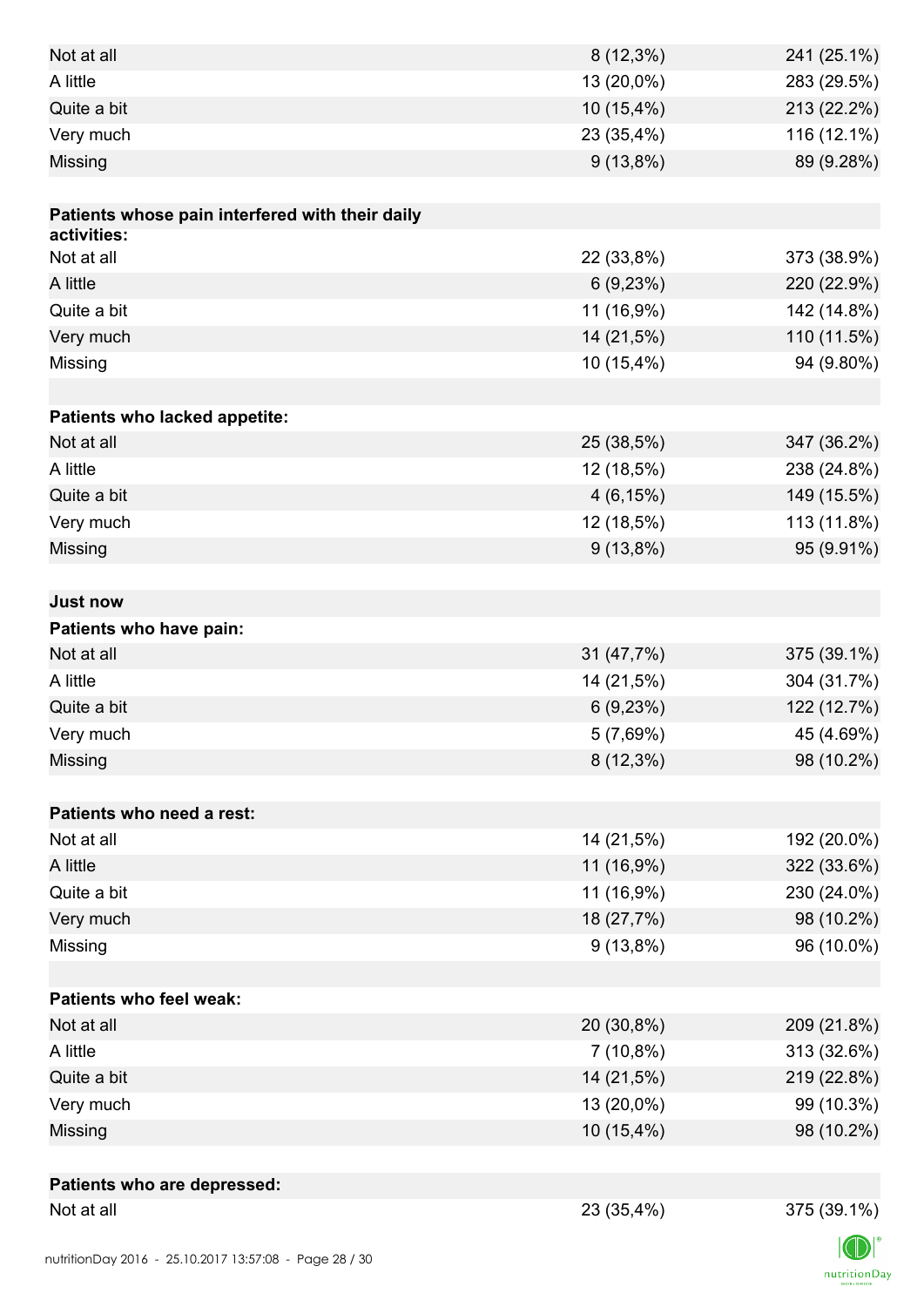| A little                                        | 13 (20,0%)  | 314 (32.7%) |
|-------------------------------------------------|-------------|-------------|
| Quite a bit                                     | 6(9,23%)    | 116 (12.1%) |
| Very much                                       | 11 (16,9%)  | 39 (4.07%)  |
| Missing                                         | $9(13,8\%)$ | 96 (10.0%)  |
|                                                 |             |             |
| <b>Patients who are tired:</b>                  |             |             |
| Not at all                                      | 17 (26,2%)  | 222 (23.1%) |
| A little                                        | 11 (16,9%)  | 343 (35.8%) |
| Quite a bit                                     | $9(13,8\%)$ | 197 (20.5%) |
| Very much                                       | 17 (26,2%)  | 82 (8.55%)  |
| Missing                                         | $9(13,8\%)$ | 94 (9.80%)  |
|                                                 |             |             |
| Patients whose pain interferes with their daily |             |             |
| activities:                                     |             |             |
| Not at all                                      | 29 (44,6%)  | 339 (35.3%) |
| A little                                        | 6(9,23%)    | 259 (27.0%) |
| Quite a bit                                     | 10 (15,4%)  | 154 (16.1%) |
| Very much                                       | 10 (15,4%)  | 80 (8.34%)  |
| Missing                                         | $9(13,8\%)$ | 100 (10.4%) |
|                                                 |             |             |
| Patients who lack appetite:                     |             |             |
| Not at all                                      | 31 (47,7%)  | 327 (34.1%) |
| A little                                        | $7(10,8\%)$ | 264 (27.5%) |
| Quite a bit                                     | $8(12,3\%)$ | 157 (16.4%) |
| Very much                                       | $9(13,8\%)$ | 92 (9.59%)  |
| Missing                                         | $9(13,8\%)$ | 99 (10.3%)  |
|                                                 |             |             |
| Reasons for change in appetite/food intake      |             |             |
| Nausea/Vomiting                                 | $8(12,3\%)$ | 154 (16.1%) |
| Inflammation in mouth                           | $7(10,8\%)$ | 55 (5.74%)  |
| Pain                                            | $7(10,8\%)$ | 116 (12.1%) |
| Constipation                                    | 5(7,69%)    | 64 (6.67%)  |
| Diarrhea                                        | 3(4,62%)    | 42 (4.38%)  |
| Change in taste/smell                           | 11 (16,9%)  | 104 (10.8%) |
| Early satiation/Loss of appetite                | 12 (18,5%)  | 217 (22.6%) |
| Other                                           | 2(3,08%)    | 165 (17.2%) |
| Missing                                         |             | 45 (4.69%)  |
|                                                 |             |             |
| Maximum activity performed by patients          |             |             |
| Able to do sports                               | 2(3,08%)    | 38 (3.96%)  |
| Fully active                                    | 15 (23,1%)  | 125 (13.0%) |
| Able to carry out light activities              | 21 (32,3%)  | 184 (19.2%) |
| Able to carry out self care                     | 11 (16,9%)  | 215 (22.4%) |
| Able to carry out limited self care             | 5(7,69%)    | 146 (15.2%) |
| Confined to bed or chair                        | 2(3,08%)    | 142 (14.8%) |